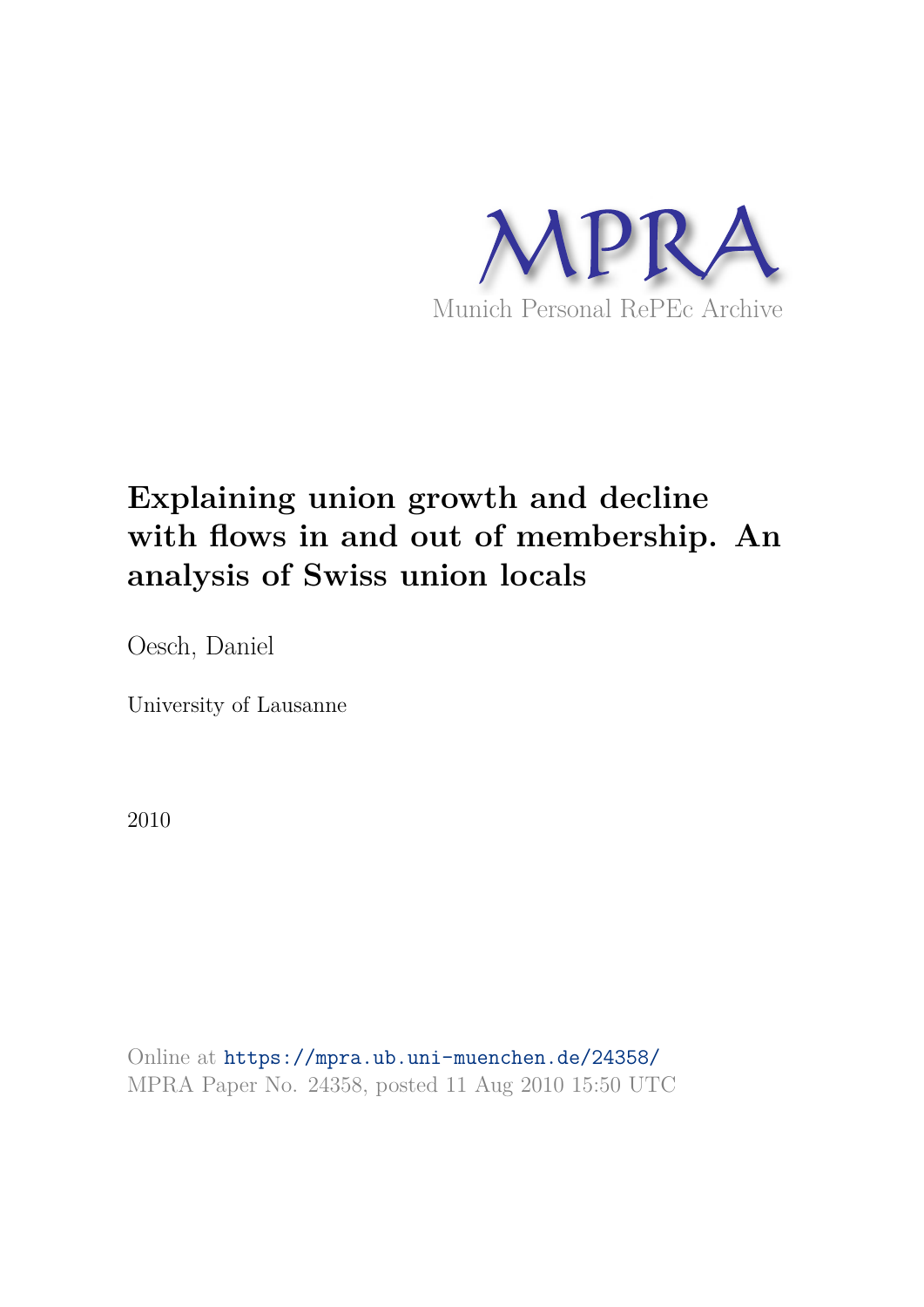# **Explaining union growth and decline with flows in and out of membership. An analysis of Swiss union locals**

Daniel Oesch (daniel.oesch@unil.ch)

University of Lausanne

#### **Abstract**

This paper enquires into the causes of union growth and decline by analysing flows in and out of membership. It does so at the level of 70 Swiss union locals over the period 2006-08. Gross flows in union membership are found to be much larger than the resulting net changes: turnover of annually 10 per cent thus is a surprisingly constant feature across unions. Net changes in membership are primarily determined by inflows: successful union locals differ from languishing ones with respect to their entry rates, whereas exit rates are similar. There is large variance in union locals' entry rates that is not accounted for by the labour market context. Rather, it seems attributable to differences in union organization and strategy.

*Keywords*: trade unions, membership, strategic choice, turnover, recruitment

Revised version of a paper presented at the EQUALSOC Workshop: 'The Demise of Collective Organization in Europe: The Decline in Union Membership and its Consequences', Amsterdam 24./25. 7. 2009

11. August 2010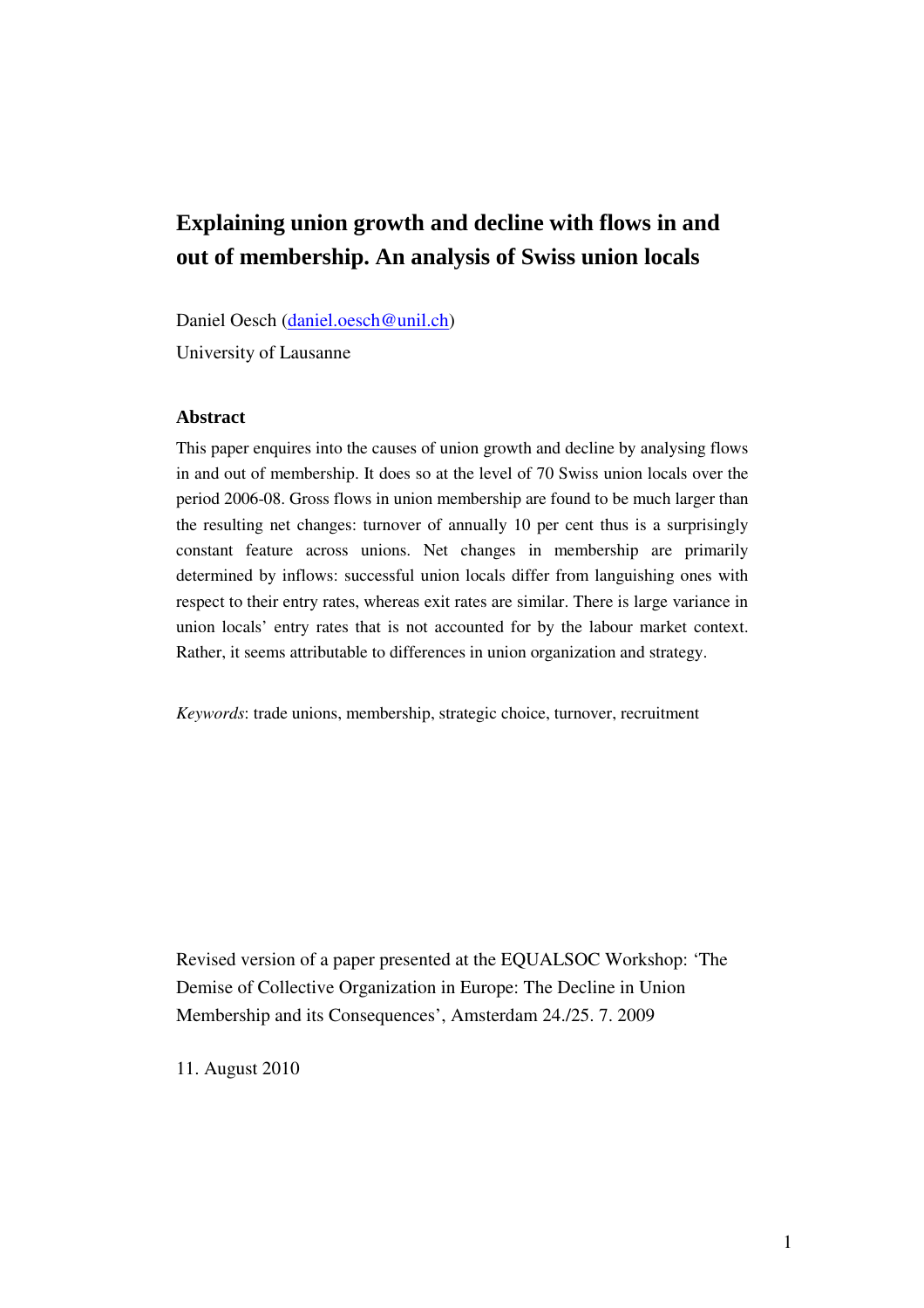#### **1. Introduction**

Trade unions play an essential role in determining the level of wage inequality or welfare state spending in Western European economies. In doing so, unions draw their influence and legitimacy, to a large extent, from their membership basis. Growth and decline in union membership is thus not only consequential for unions themselves, but also affects countries' pattern of economic development and social cohesion. Accordingly, this paper enquires into determinants of unions' success and failure in increasing their membership. In this undertaking, we diverge in two aspects from the bulk of earlier research on union growth and decline.

Firstly, we select a different *unit of analysis*: there is an abundance of empirical enquiries into both micro- and macro-determinants of union growth and decline in Western Europe. While micro-level research typically uses individual-level surveys and enquires into members' characteristics and motivations to join a union (e.g. Schnabel and Wagner 2005, Visser 2002; Waddington and Whitston 1997), macro-level research analyzes union membership on a country level and tries to explain variation in union density with institutions, employment composition across sectors or the business cycle (e. g. Checchi and Visser 2005; Ebbinghaus and Visser 1999; Western 1995). With a few notable exceptions (Undy *et al.* 1981; Hancké 1993), a third level of analysis has received surprisingly little attention: the meso-level of the union local – the place where recruitment and retention activities take place and where members are actually organized.

From a methodological point of view, the local union may well offer a more useful perspective to explain variation in union membership (Hancké 1993). The idea is that workers make their decision to join a union on the basis of their experience at the workplace – depending on how easy the access is to a local union and how well the local union deals with their grievances and provides them with services. Union locals are thus the primary recruitment centres (Hancké 1993: 596). At the same time, union locals differ significantly in their ability to recruit and retain members – depending on their strategic choices and organizational priorities. An illustration is provided by Undy et al.'s (1981) large British study, which shows strong variation in membership evolution among unions of the same sector as well as among union locals pertaining to the same union. These findings point to the crucial importance of local union leaderships. Moreover, they also suggest that the variation in membership evolution *within* countries and *within* industrial sectors may be as large as that between industries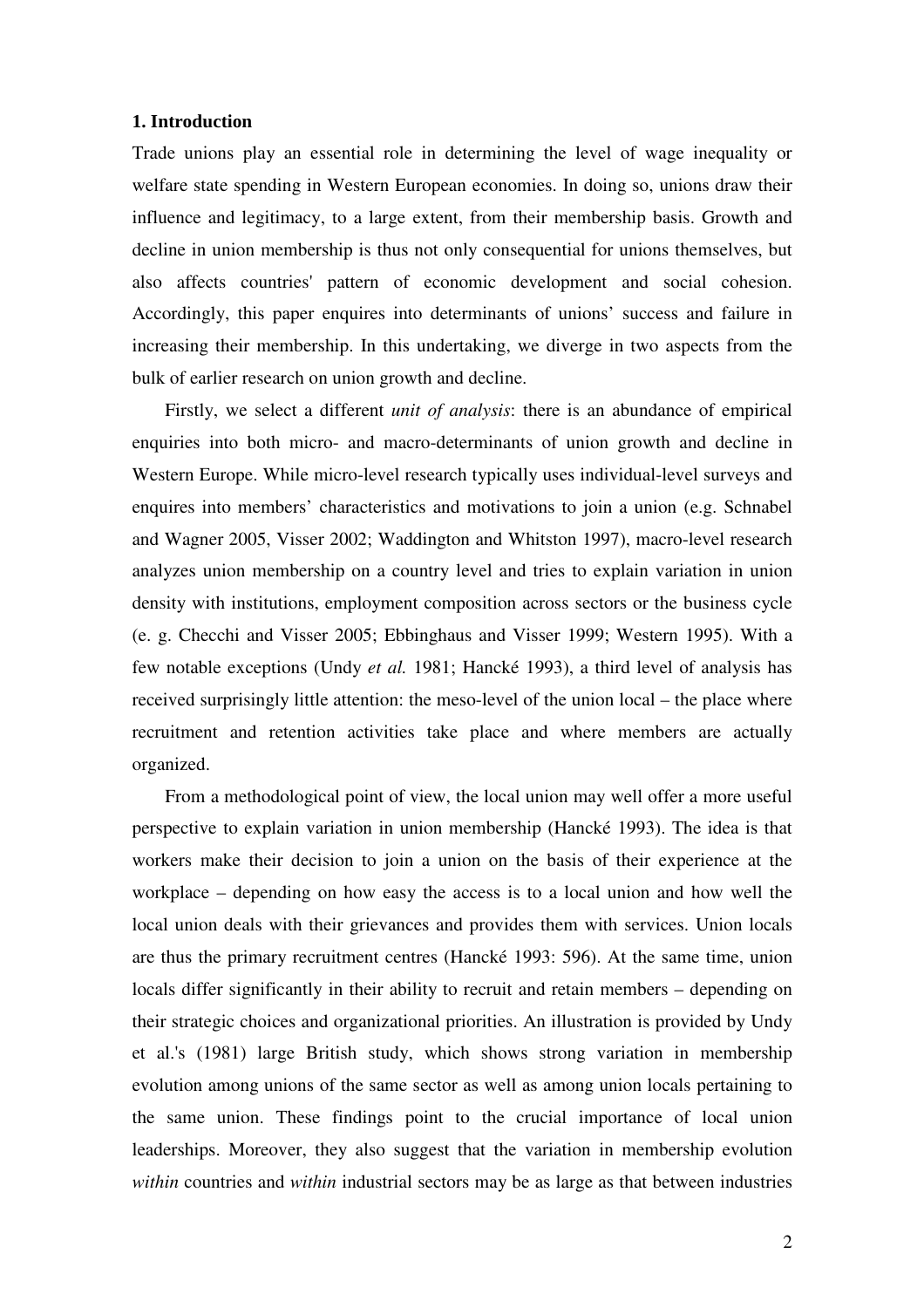and countries (Hancké 1993: 606). By focusing on the union local, this paper thus adopts a perspective of union density where actors' choices matter (Baccaro *et al.* 2003; Frege and Kelly 2003). The relevance of strategic choice is widely acknowledged in research into political parties' fortune (e.g. Scharpf 1991; Kitschelt 1994). In contrast, union growth and decline is still commonly explained with the sole reference to institutions and economic conditions, whereas the actors themselves – unions – are treated as a black box and their strategic choices largely deemed irrelevant.

 Secondly, we partially diverge from earlier research with respect to the dependent variable. The literature on union membership typically focuses on annual *net* growth or decline in membership figures. However, annual *net* flows hide interesting dynamics of *gross* flows, that is entries into and exits out of union membership. Since duration of union membership is on average only a few years (Vaona 2008; Visser 2002), there is constant turnover of union members. Hence, even for stagnating membership figures, unions need to renew every year a substantial share of their membership in order to compensate for outflows. In other words, for unions 'it takes all the running you can do to keep in the same place' (Freeman 1988: 73). Accordingly, we focus on gross flows in and out of union locals to get a better understanding of net change in union membership.

We do so for Switzerland – a country where the trade union movement has adopted a type of industrial unionism and sectoral bargaining similar to that of Germany and the Netherlands, but where the decentralized political system affords local unions with greater autonomy. Yet as we will show below, the size of union entry and exit rates are surprisingly similar across West European countries. Therefore, we probably deal here with mechanisms that are not specific to Switzerland's unions. Our analysis is based on tailor-made register data stemming from 70 Swiss union locals, for which membership movements are observed over the three-year period 2006-08. Union locals are either part of *Unia,* Switzerland's by far largest private sector union (56 union locals) or *vpod*, one of Switzerland's largest public sector union (14 union locals).

Our findings suggest that changes in union membership are primarily determined by inflows. Successful union locals differ from languishing locals with respect to their entry rates, whereas exit rates show less variance. They are largely given by the labour market context and follow, to some extent, entry rates: a period of successful recruitment and large inflows goes along with higher outflows. Moreover, we observe large variance in union locals' in- and outflows that is neither accounted for by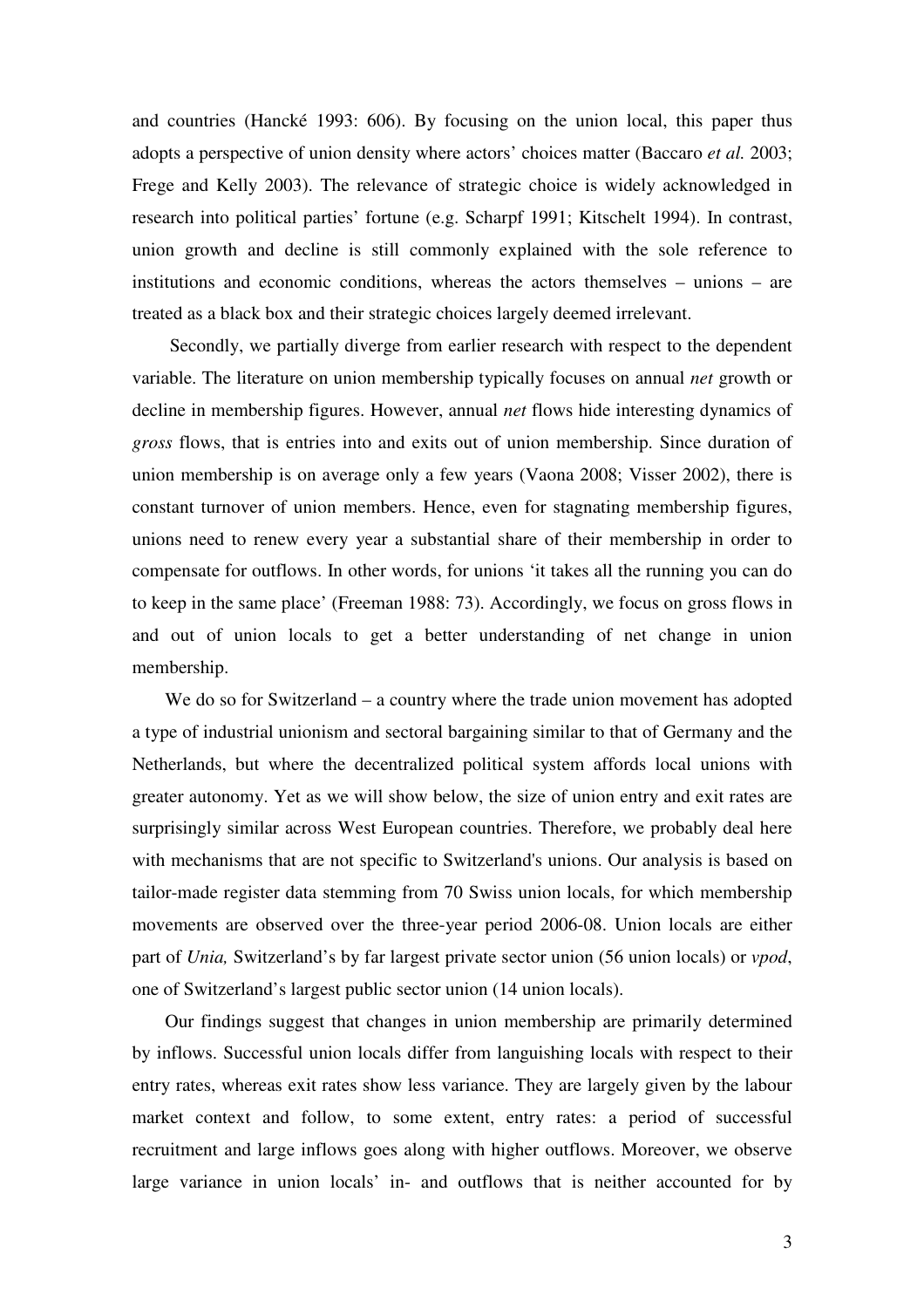employment evolution nor by the demographic composition of the recruitment area. In contrast, we find inflows and outflows to be strongly affected by sector and region differences. Consistent with a perspective of strategic choice, these differences appear largely attributable to union organization and strategy.

Our paper is organized as follows. Section 2 takes up a series of conceptual issues linked to flows in and out of union membership and compares two different strategies of union organization: a retention-centred and a recruitment-centred strategy. Section 3 discusses the institutional specificities of Swiss industrial relations, presents the data on union locals and shows how labour market controls are measured. Section 4 provides descriptive evidence for the extent of flows in and out of union membership by sector and region. Section 5 first analyzes the relationship between gross flows and net change in membership and then enquires into the determinants of inflows and outflows. Section 6 then examines the robustness of our results by doing a series of plausibility checks, while the concluding section 7 discusses the policy implications of our findings.

#### **2. Linking gross flows to net change in union membership**

Our analysis of unions' success in recruiting and retaining members at the local level does not primarly look at *net change* in union density, but focuses on *gross flows* in and out of membership. The idea is that what may appear as languishing dinosaurs (Schnabel and Wagner 2008: 16) are in reality organizations recruiting annually over ten per cent of new members. However, if exit rates out of membership equal this percentage, net change in union density may still be zero – and leave unions languishing.

In theory, growth in union membership can be obtained through two channels: through an increase in the *entry rate* while keeping the exit rate constant, or through a decrease in the *exit rate* for an unchanged entry rate. Like every economic actor, trade unions are confronted with opportunity costs, which constrain them to focus resources on some activities at the expense of others. In the case of unions, resources primarily consist of the working time officials are able to allocate to different activities. Hence, in the presence of opportunity costs, two organizational strategies to increase membership can be distinguished. A first strategy consists in *minimizing outflows*, where unions try to reduce turnover by focusing their resources on the strengthening of member loyalty. This goal may be achieved through either an organizing or a servicing model. The organizing model implies the set-up of participatory opportunities and the organization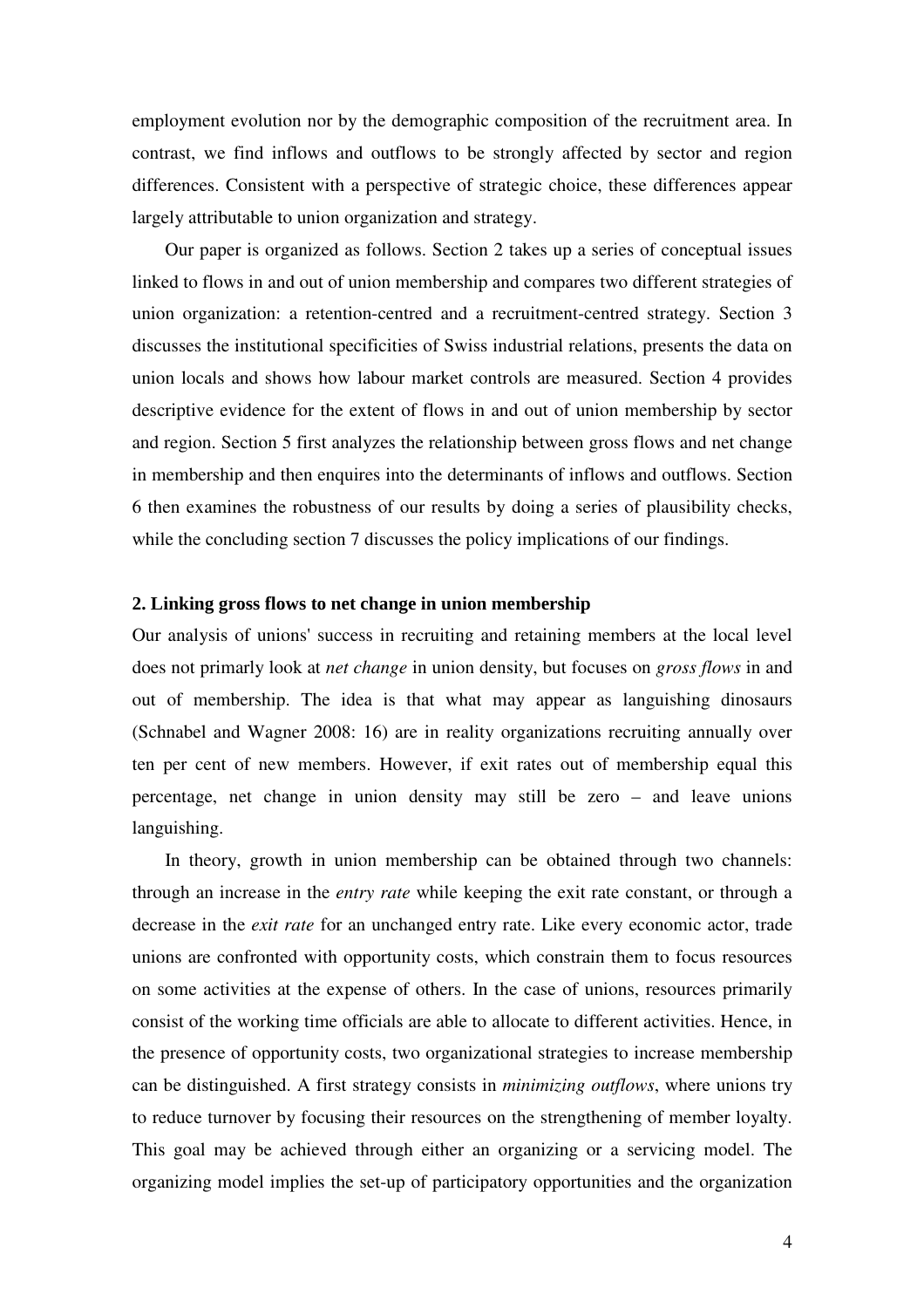of collective member activities in order to involve members into union affairs and thus foster union commitment. In contrast, the servicing model implies a stronger focus on the professional handling of members' individual queries and the continuous investment in selective rewards such as financial packages and further education offers, closely targeting members' needs. Particularly in servicing, great emphasis is put on 'customercare' and hence the retention of already affiliated members.

A second strategy is concerned less about avoiding outflows and more about maximizing inflows of new members. This is done by channelling resources into recruitment activities. Such a strategy implies that union representatives spend most of their time preparing recruitment campaigns and organizing new members at workplaces, at the expense of spending long hours in the union local handling individual queries or organizing assemblies – two activities that primarily cater to already affiliated members. Thus, the decision to spend time and resources on the recruitment of new members is likely to conflict with unions' responsibility to service existing members (Towers 1997: 96).

Already in the 1950, it was argued that a high degree of member turnover creates apathy and that, as a consequence, unions should redirect their energies from the task of getting new members to that of more effectively retaining those already affiliated (Goldstein 1952). Likewise, in recent years, studies on union organization have repeatedly emphasized the importance of reducing membership turnover (Waddington and Kerr 1999; Waddington 2006; Jodár *et al.* 2009). While a coherent retention strategy is clearly integral to union growth, our hypothesis is that trade unions have much greater influence on inflows than on outflows. In other terms, we expect differences in unions' membership evolution to be affected more strongly by the entry than the exit rate. The reason has to do with the determinants of inflows and outflows.

It is reasonable to expect that *inflows* of new members into unions are largely determined by parameters on which unions have a direct influence, most importantly a successful recruitment strategy: what sectors, firms and wage earner groups are targeted with what language and product? Where union locals are dynamic and invest most of their resources into the recruitment and defence of adequately targeted employee groups, we expect much higher inflows than where union locals mostly administer the status quo and invest very little effort into the recruitment of new members. In other words, where unions embark on a strategy of *sustained recruitment* and shift priorities and resources towards recruitment officers and organizing, they are more likely to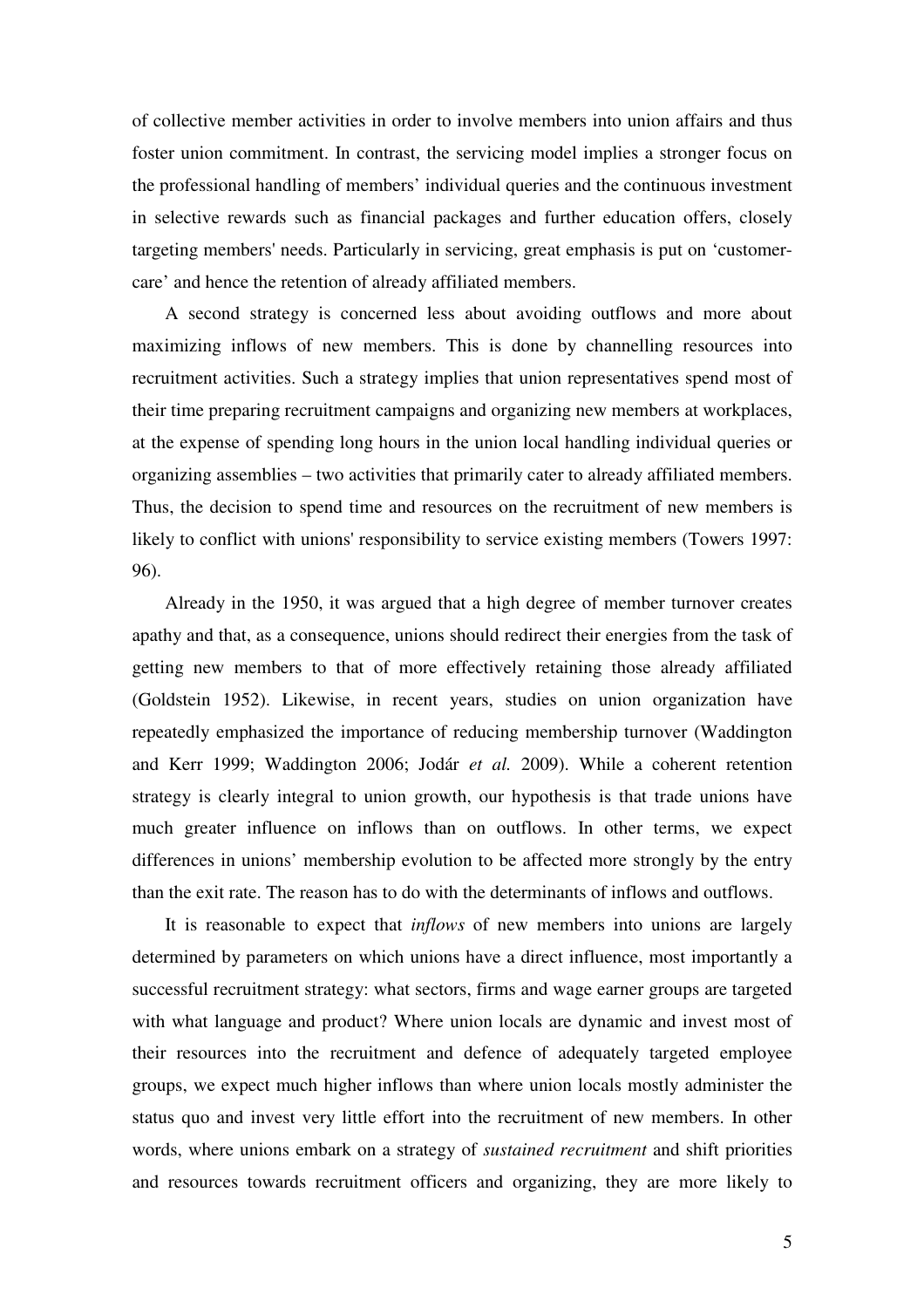achieve membership growth than where unions rely on *passive recruitment* and leave the affiliation of new members, by and large, to shop stewards or work councils (Kelly and Heery 1989: 197).

Unions' influence on *outflows* seems, in comparison, much smaller. Survey-based research from different countries suggests that the reason why members leave a union are predominantly linked to changes in their job circumstances. Hence, three studies for Britain observe a surprisingly similar share of between 60 and 70 per cent of former union members who motivate their union exit with changes in their job situation: retirement, unemployment or moving to a job without a union (Gallie 1996: 170; Waddington and Kerr 1999: 188; Waddington 2006: 22). Likewise, a Dutch study finds the strongest effects on the leaving rate to stem from 'external events in the working career such as unemployment, childbirth and change of job or status (retirement)' (Visser 2002: 418). In the same vein, a survey in the Spanish region Catalonia reports that 60 per cent of union exits from *Comisiones Obreras* were motivated by reasons related to the job – and not the union (Jodár *et al.* 2009: 15). Finally, without giving a precise share, an Australian survey also found the most common cause for exiting a union to be the movement from a 'union job' to a non-union workplace (Peetz 1998). These studies thus strongly suggest that job-related factors are paramount for member outflows in the three countries studied, while only about 25 to 35 percent of members in Britain, 35 in Catalonia and 40 in the Netherlands seem to have left because of dissatisfaction with union structure, organization or policy.<sup>1</sup>

In sum, more than half of total turnover seems due to changes in members' job environment and hence factors on which unions have little influence. There is not much unions can offer to workers moving to jobs in sectors outside their organizational area, to migrants returning to their home country or to women leaving the labour market after child-birth. It is for this reason that we expect the *exit rate* to vary less between dynamic and sluggish union locals than the *entry rate*, and hence to be less consequential for union growth and decline. In other words, efforts concerning recruitment and inflows – and not activities targeting retention and outflows – should distinguish growing from declining union locals. This argument is based on the expectation that inflows are largely a consequence of union strategy, whereas outflows are determined to a much greater extent by structural factors. There are four implications to this expectation that can be tested empirically: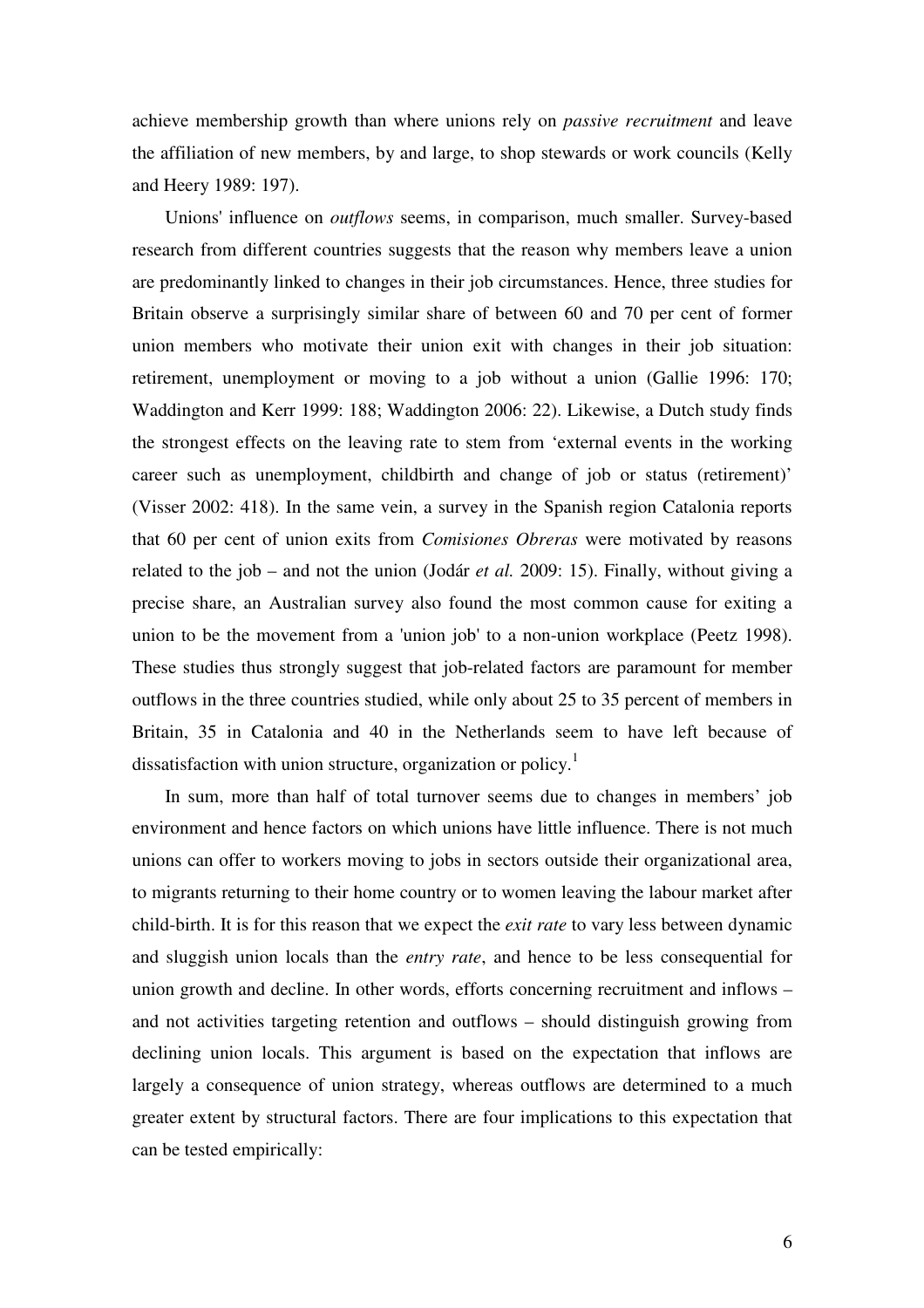- We should observe greater variance in member inflows than outflows across union locals.
- Compared to outflows, inflows should be more strongly linked to and explain more variance in net change of union membership.
- Factors linked to union organization and strategy should explain more variance in inflows than outflows.
- In contrast, factors linked to labour market evolution and employment structure should account for more variance in outflows than inflows.

Before we start the analysis in section 4, a few words must be said in the following section 3 about our data, the variables used and the measures chosen.

#### **3. Study design: country specificities, data and measures**

Our empirical analysis of flows into and out of union locals is set in Switzerland. Switzerland's union movement developed, comparable to that of Germany or the Netherlands, according to the principle of industrial unionism where both union organization and collective bargaining articulate around the economic sector. Yet unlike in Germany, but as in the Netherlands, organized labour in Switzerland remains divided into a secular and a religious union movement. Moreover, both union density at 19 per cent and bargaining coverage at 50 per cent are low in international comparison (Oesch 2010). As in Germany, Swiss unions continue to be dominated by semi-skilled male workers employed in manufacturing and construction, whereas service employees remain weakly organized. After several decades of stability, Swiss unions have struggled with ongoing membership erosion ever since the early 1990s. A first reaction has involved the re-organization of the union structure through a series of mergers. A second reaction has been a renewed emphasis on recruitment and organizing, coupled with an increased use of industrial disputes – a major change in Switzerland's traditionally highly cooperative system of industrial relations (Oesch 2010). However, this paper is not primarily about unionism in Switzerland, but about the mechanisms governing flows in and out of union membership – mechanisms that follow a similar logic across West European countries, as will be shown below.

Our study focuses on two unions: the public-sector union *vpod* and the conglomerate private-sector union *Unia.* The result of a merger between four unions in 2002, *Unia* is with 200,000 members by far Switzerland's largest union, accounting for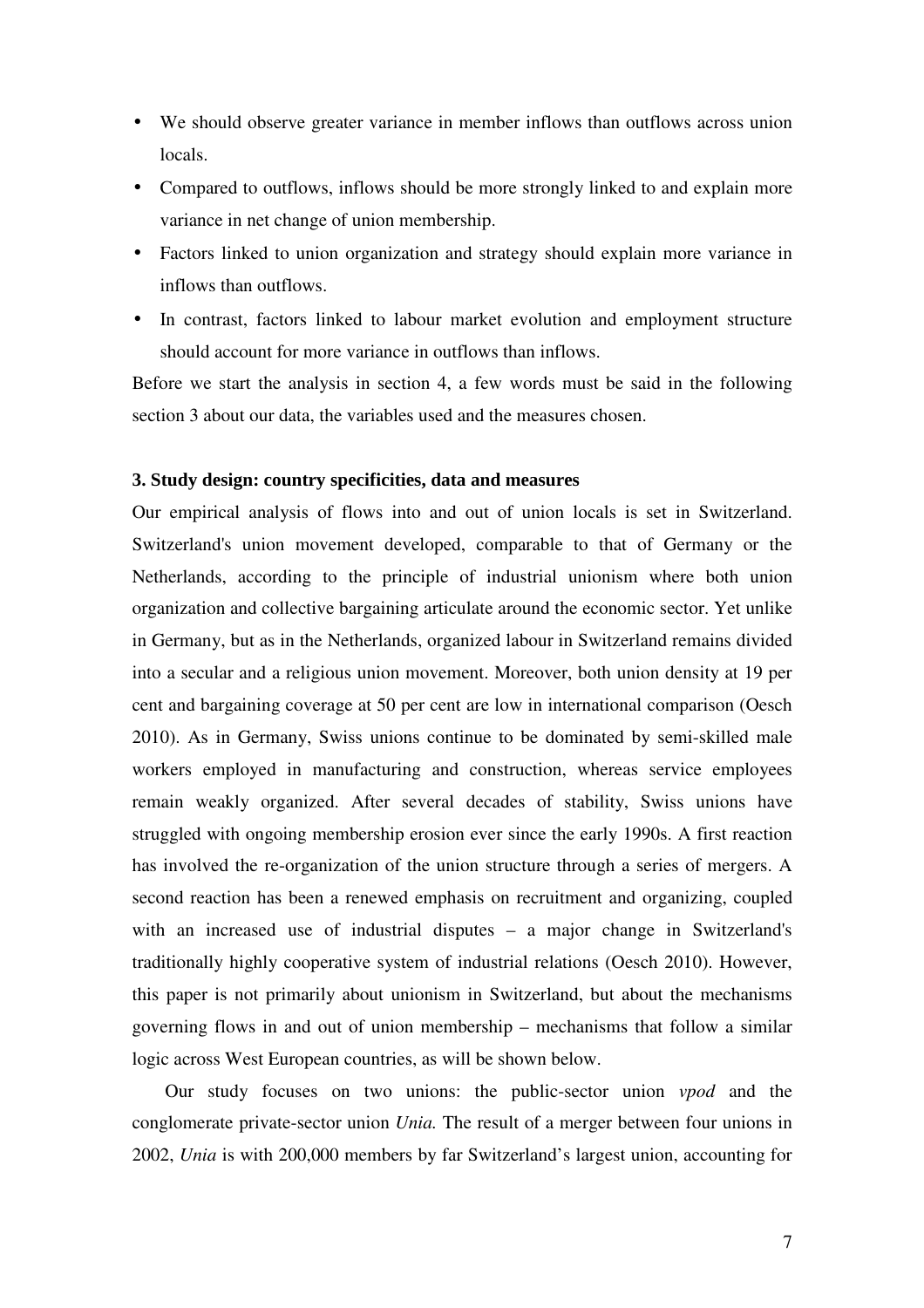about 30 per cent of total Swiss union membership and 50 per cent of membership within the main union confederation *SGB* (Oesch 2008). *Unia* is Switzerland's principal union in construction, manufacturing and private consumer services such as retail trade, hotels and restaurants. In comparison, the public-sector union *vpod<sup>2</sup>* with 35,000 members is much smaller. Still, in Switzerland's organizationally fragmented public sector, it is one of the major unions. It primarily recruits workers in health care, education, public administration and public transports.

Given Switzerland's cultural diversity, its political system is highly decentralized. Decentralization has also left its imprint on the union movement, where not only unions' sector organisations, but also their regional entities within a sector enjoy considerable autonomy. This leads us to our definition of the union local, a concept that can cover a variety of sometimes very different organizations across countries (Hancké 1993: 596). We define a union local as the functional unit that organizes workers of a given sector in a given region. In the case of *Unia,* a matrix organization gives large autonomy to 14 regions and the following four sectors: (i) the principal parts of the building trade, (ii) the secondary parts of the building trade (called *artisanat* thereafter), (iii) manufacturing, and (iv) private services. By combining *Unia*'s territorial and sectoral levels, we obtain the 56 organizational units corresponding to the concept of a union local. Examples of such union locals are "principal parts of the building trade in Zurich", "manufacturing in Geneva" or "private services in Ticino". This is the place where day-to-day activities of recruitment and retention are planned and executed under the direction of regional sector-leaders. For the smaller public-sector union *vpod*, union locals need only be differentiated according to the same 14 regions. Our database thus consists of 56 union locals pertaining to *Unia* and 14 union locals pertaining to *vpod.*<sup>3</sup> Variation in union locals' gross membership are recorded over the three-year period 2006-08, which provides us with 210 observations for member inflows and outflows (70 union locals observed for three consecutive years). These data on aggregate changes in union locals' membership have been tailor-made on the basis of raw data provided to us by *Unia* and *vpod.*

Alongside our key variable – gross flows based on unions' register data –, we need to account for differences in union locals' labour market context. For this reason, we construct a series of measures based on the individual-level data contained in the Swiss Labour Force Surveys (SAKE) 2005-08. Providing large samples of between 51'835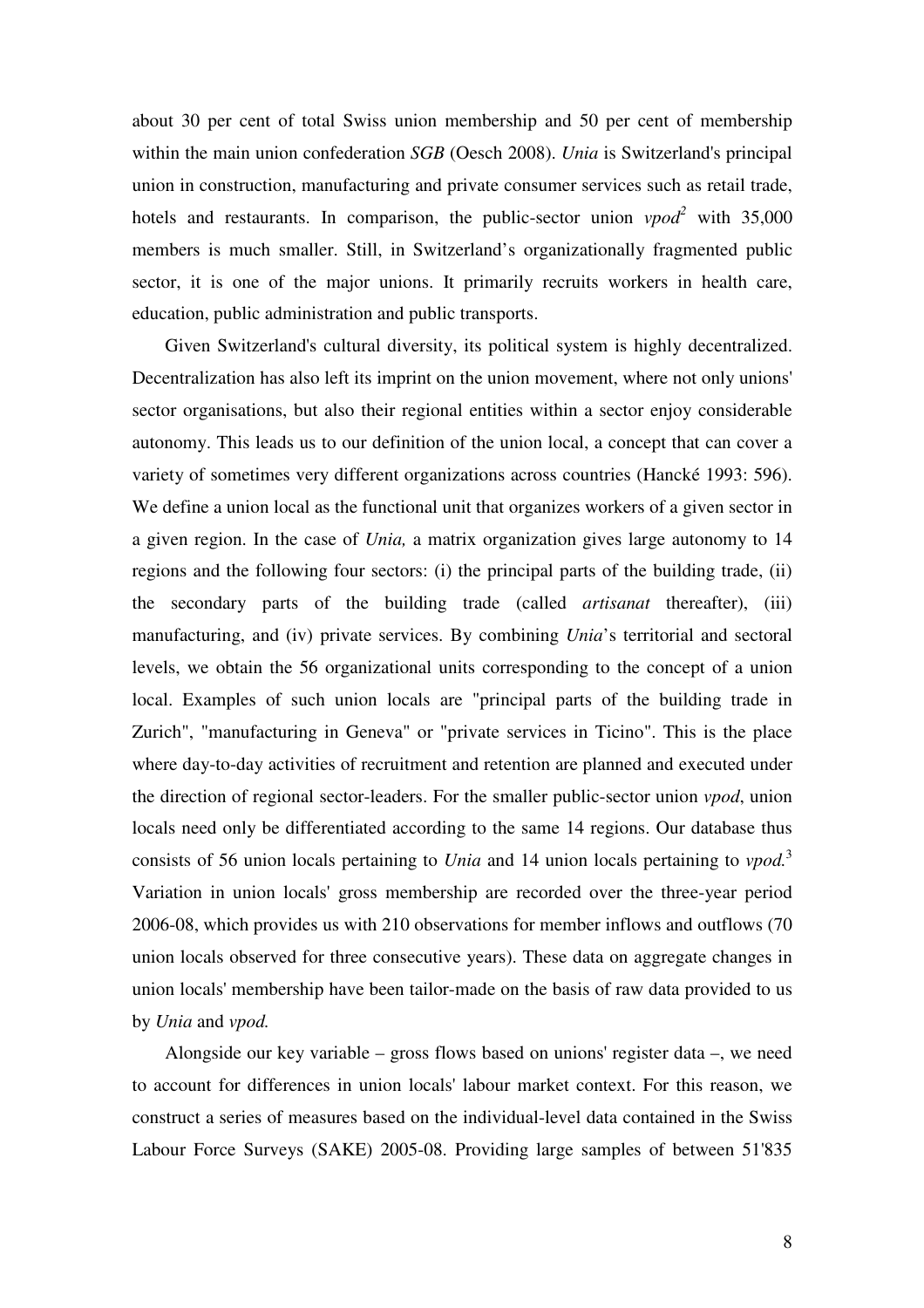(2005) and 47'930 (2008) individuals, SAKE is the standard data source to investigate employment change in Switzerland.

To begin with, aggregate measures are computed for three different measures of the *labour market cycle*: (i) the annual level of unemployment, the annual rate of change in (ii) employment, and (iii) unemployment. The literature leads us to expect lower entry and higher exit rates in union locals where employment decreases and unemployment increases (Schnabel 2003: 22). Moreover, we calculate *workers' average job tenure* in years. The idea is that outflows (and possibly inflows) are higher in labour markets where, on average, employees' job tenure is low and turnover high. We further control for the share in the workforce of two groups with, on average, lower attachment to the job – and hence possibly to union membership: *women and foreigners* (Vaona 2008: 264). This is done by calculating women's and foreign workers' employment share in a given union local's recruitment area. Finally, we have computed a measure for union density in order to control for a union local's *market share* – the proportion of the workforce in a given region's sector who is already organized. In- and outflows are likely to be lower in union locals where a large share of workers are already unionized (as, for instance, in the principal building trade of Jura or Ticino).

All these measures are computed for a target population that matches the organizational areas of *Unia's* and *vpod's* union locals as closely as possible. Hence, unemployment (level and rate), employment (rate and share of subgroups) as well as the average job tenure of workers are calculated for a given sector in a given region to proxy a union local's labour market context as closely as possible. To give an example, we measure the level of unemployment for private consumer services in Geneva, for public services in Ticino or for manufacturing in Zurich. One limitation concerns the impossibility to distinguish between the principal (builders, masons etc.) and secondary trades of building (plumbers, painters, electricians etc.). Although they are organized in different union locals in *Unia*, our SAKE surveys do not keep these subsectors of construction apart. Hence, the same labour market measures are used for union locals in these two sectors – which does not seem problematic insofar as these two subsectors closely resemble each other in terms of cyclical context and employment composition. Table A.1 in the annexe gives an overview of these variables by providing information on the measures' descriptive statistics.

Alongside these labour market measures, we use qualitative knowledge to compute several dummy variables. A first dummy is created for large cities – Basel, Geneva and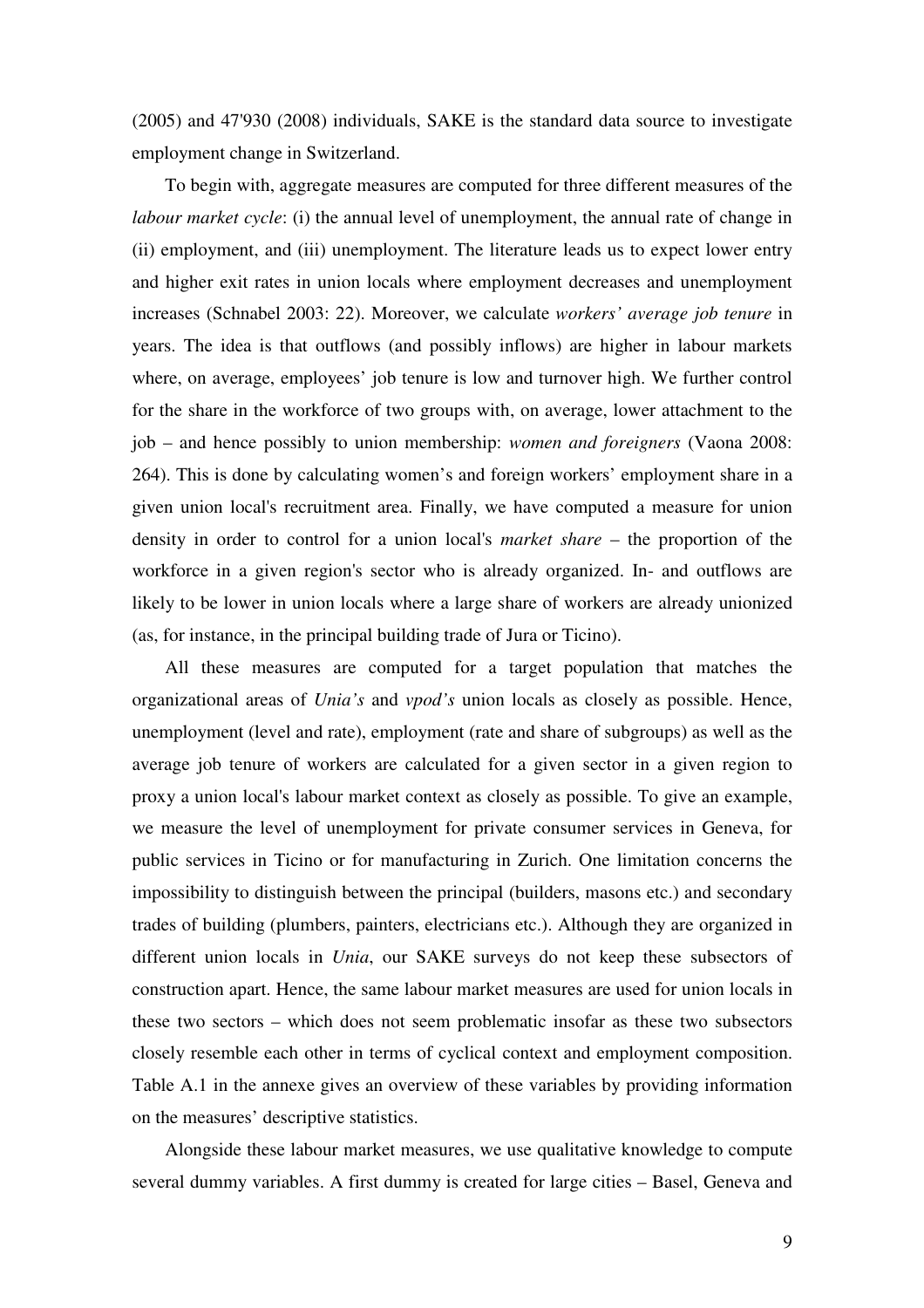Zurich –, where unions may have lower organizational costs (Schnabel and Wagner 2005), but also more discontinuous membership. A second dummy variable distinguishes union locals in Latin cantons from union locals in German-speaking cantons: while the former may be more influenced by French and Italian social movement unionism, the latter are likely to be closer to Germany's social partnership model. A third and last dummy variable distinguishes union locals facing competition from other labour organizations from union locals enjoying a quasi-monopoly in worker representation. Basically, *Unia*'s union locals face competition from other unions firstly in the few predominantly catholic regions such as Central Switzerland, Fribourg, Ticino and Valais (from the social-christian union *Syna*), secondly in Geneva (from the regional union *Sit*) and thirdly in the manufacturing sector in the German-speaking regions (from the white-collar union *Angestellte Schweiz*). Moreover, all 14 *vpod* union locals are confronted with competing public-sector unions.

#### **4. Descriptive evidence for flows in and out of union membership**

We begin our empirical analyses with descriptive evidence and compute in table 1 the entry and exit rates of the two trade unions under study. These figures show that gross flows in and out of union membership are much larger than the resulting net changes. The public-sector union *vpod* registers an annual outflow of 9-10 per cent of its membership, whereas the exit rate of the much larger private-sector union *Unia* is somewhat higher at 12-13 per cent per year. These outflows imply that trade unions need to organize large numbers of new workers each year to keep membership figures even. In effect, newly recruited members amount each year to around 9 (*vpod*) to 11 per cent (*Unia*) of existing membership. While these inflow rates convey a sense of dynamism, they were not high enough to compensate for outflows in the case of *Unia* and *vpod* between 2006 and 2008, resulting in annual gaps of between -0.2 (*vpod* 2008) and -2.0 percentage points (*unia* 2007).

#### [about here table 1]

To what extent are these flows, observed for two Swiss unions, representative for other trade unions in Western Europe? A series of studies suggest that we deal here with a phenomenon that is very similar across countries. Hence, a Spanish study reports an entry rate of 14.5 and an exit rate of 11.3 per cent for *Comisiones Obreras (CCOO)* in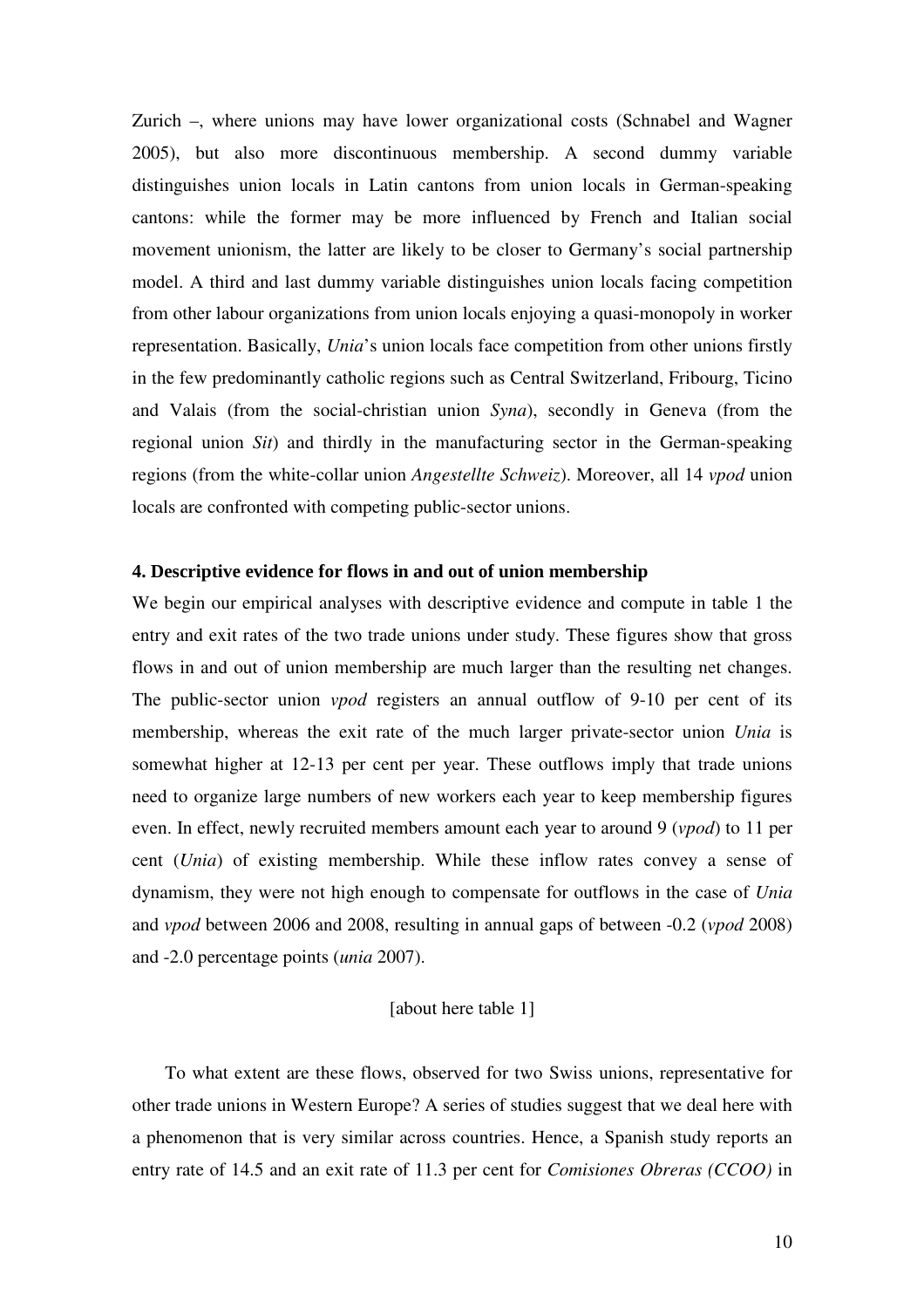Catalonia in 2004 (Jodár *et al.* 2009: 1). An analysis of membership turnover of Britain's large public-sector union *Unison* situates both the entry and exit rate over the 1990s at 12.5 per cent (Waddington and Kerr 1999: 185). Finally, evidence from the Dutch CBS union survey over the 1970s and 1980s shows member movements to fluctuate between 6.1 and 12.4 per cent for annual entry rates and between 7.2 and 11.1 for annual exit rates (van Ours 1991: 11). Membership turnover of annually around 10 per cent thus seems a surprisingly constant feature of West European unions.

In a next step, we examine flows – and variance in flows – for the 210 union locals in our sample. To begin with, we compute in table 2 median and average entry and exit rates into and out of union locals differentiated along sectoral lines. While the five sectors are very similar in terms of size – each counting between 35,000 and 50,000 members  $-$ ,<sup>4</sup> they strongly differ with respect to membership movements. By far highest entry and exit rates take place in union locals of *Unia*'s private service sector, mainly encompassing low-skilled workers in retail trade, hotels and restaurants. Half of the union locals organizing this sector achieved an annual entry rate of at least 17.4 per cent, while the median exit rate was 16.8 per cent. In contrast, lowest gross flows can be observed for *vpod*'s public services, which mainly comprise medium-skilled workers in health care, education, public administration and transports. In this sector, half of all union locals limited the annual exit rate to 8.9 per cent or less. At the same time, the median entry rate was also much lower at only 7.6 per cent.

#### [about here table 2]

How much do in- and outflows vary across unions locals? The standard deviations computed in table 2 give an answer to this question and point towards two interesting results.

Firstly with respect to the sector, we find union locals to vary much less in terms of entry and exit rates within the principal trade of building and manufacturing than within private and public services. Although union locals in (low-skilled) private services have much higher entry and exit rates than those in (mid-skilled) public services, overall variance in flows across union locals is similarly large in these two sectors. In comparison, union locals feature particularly low variance in their entry and, above all, exit rates in manufacturing. In this sector, we deal with a relatively homogeneous group of union locals which struggle with very low inflows of new members – inflows that are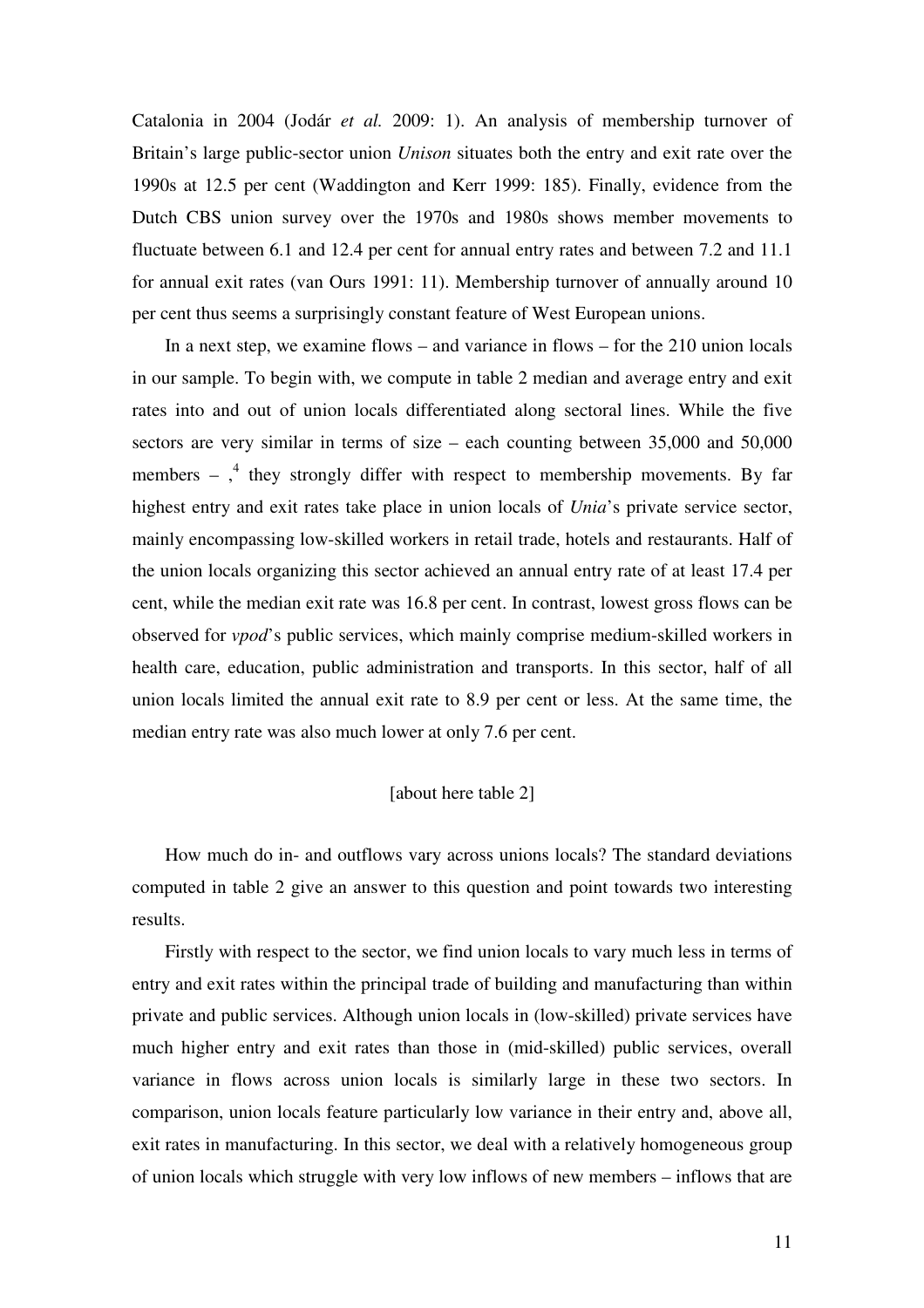clearly insufficient to compensate for the outflows. Compared to the situation in manufacturing, union locals are much less homogeneous within the secondary trades of building, *artisanat*, where the high standard deviation in entry rates suggests that in this sector thriving union locals coexist with sluggish ones.

Secondly, we find union locals to vary more in their entry than exit rates. For all union locals in our sample, the standard deviation was 5.6 percentage points for a mean *entry rate* of 11.9 per cent. In comparison, the standard deviation amounted to only 3.7 percentage points for a mean *exit rate* of 12.6 per cent. With the exception of public services, variance is at least 50 per cent higher in inflows than outflows in all sectors. This result seems consistent with our hypothesis that growing and declining union locals primarily differ in their capacity to recruit new members, while outflows are largely given by the economic context. We examine this hypothesis in greater detail by looking at the relation between gross flows and net change in membership.

#### **5. The determinants of flows in and out of membership**

Do trade unions expand their membership primarily through high inflows (because of their attractivity in recruiting new members) or through low outflows (because of their capacity in retaining members)? We address this issue by plotting union locals' annual net change in membership against their annual entry and exit rates. The respective scatter plots – shown in figures 1 and  $2 -$  reveal that net change in membership correlates much more strongly with entry than exit rates. The Pearson's coefficient is r= 0.75 for the correlation between entry rates and net change, as compared to only  $r = -$ 0.10 for the correlation between exit rates and net change. Hence, there is a strongly positive relation between inflows and membership growth, but only a insignificant negative link between outflows and membership growth.

#### [about here figures 1 and 2]

We analyze the impact of gross flows on net membership change in greater detail with a regression model. Since our observations stem from 70 union locals measured over three consecutive years, we use a pooled time-series cross-section regression. Union locals' in- and outflows in a given year may not be independent from those of the preceding year. Accordingly, we calculate robust OLS-regressions with Huber-White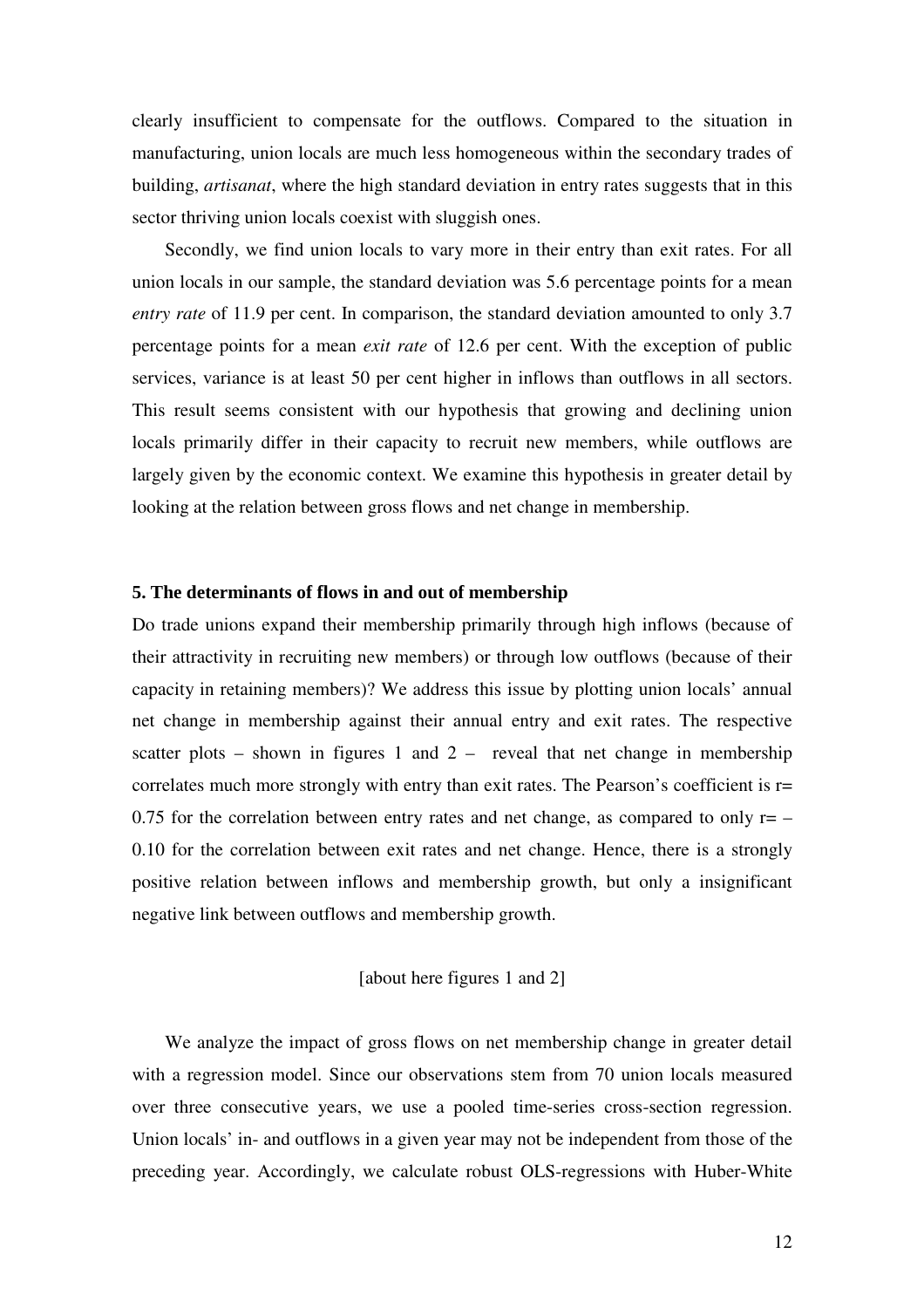standard errors that correct for autocorrelation within union locals over consecutive years (see Breen, 2005: 131).<sup>5</sup> Moreover, we integrate controls for the different years. Results are reported in table 3 and show that only entry, but not exit rates, are significantly linked with union locals' net change in membership. Moreover, we account for much more variance in net change across union locals with entry than exit rates: entry rates and year dummies explain 57% of variance in membership evolution as to only 3% for exit rates and year dummies. Very schematically, these results thus indicates that the increase of a union local's entry rate by one percentage point leads to a net increase in union membership by 0.6 percentage point. In contrast, differences in exit rates do not seem to play a significant role in accounting for variation in membership growth across union locals.

#### [about here table 3]

Having examined the link between flows and net change, we need to shed light on the determinants of in- and outflows themselves. The issue at stake is to know whether differences in flows between union locals are primarily due to *external* variables of a given labour market context (which are mostly beyond union locals' influence) or to *internal* factors reflecting organizational differences between union locals. We address this issue by estimating two different regression models of in- and outflows.

A first model on in- and outflows analyzes the impact of *external* factors that potentially obstruct or, on the contrary, facilitate recruitment and retention of members: union locals' labour market environment in terms of (un)employment, union market share, workers' job tenure, the proportion of women and foreign workers in the recruitment area, large city or small town, Latin or German-speaking canton, presence or absence of a concurrent union. A second model only integrates two variables: sector and region dummies. We argue that both variables capture *internal* aspects of organization and strategy: it is on the sectoral level that *Unia* (for principal building, artisanat, manufacturing and private services) and *vpod* (for public services) define their organizational strategy and lead their negotiations over – often national, sometimes cantonal – collective agreements and pay increases (Oesch 2008). These strategies are then adapted and put to practice on the regional level, where recruitment activities and participatory forums are set up. A union local is exposed to both decisions taken on the sectoral and the regional level.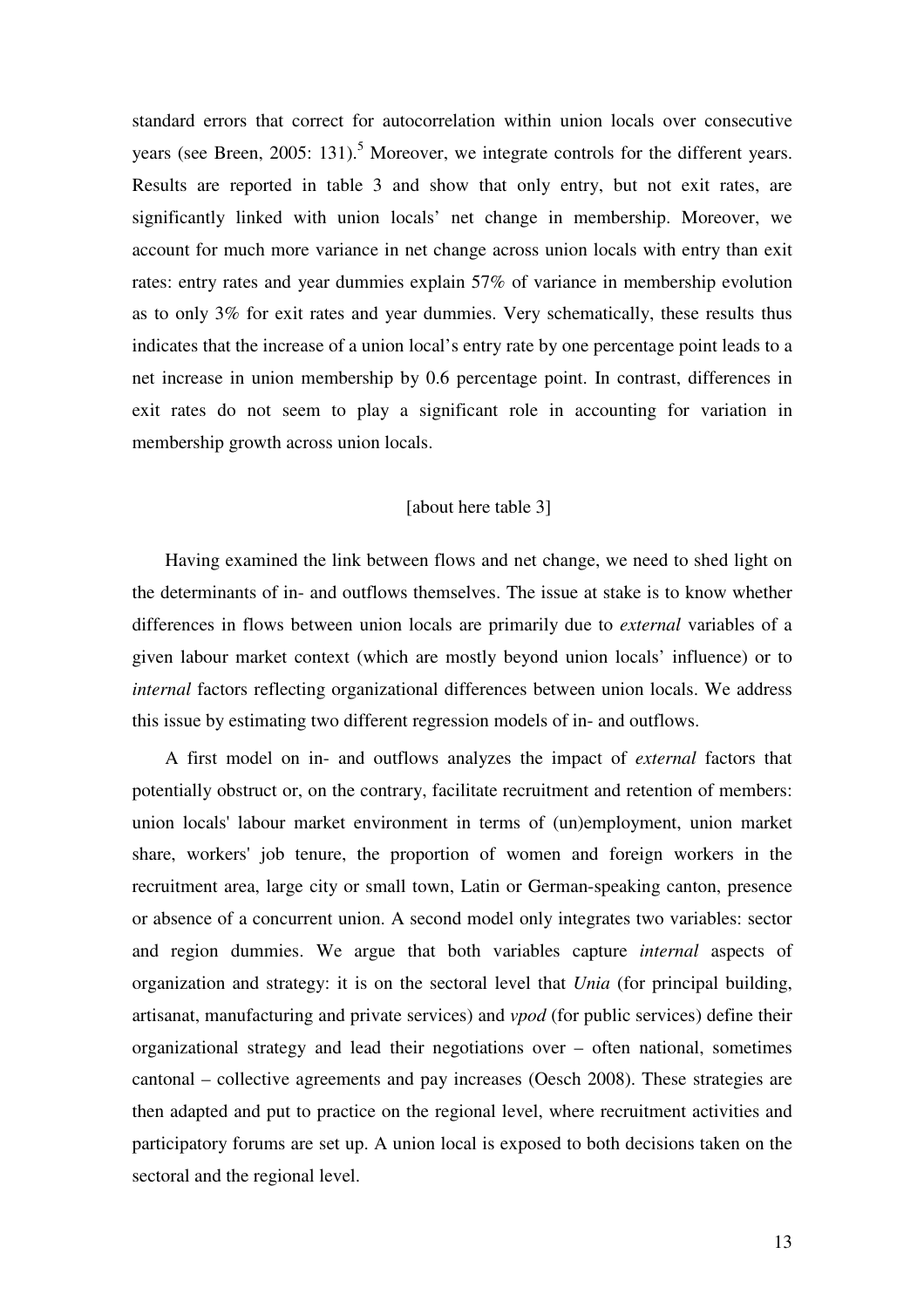In order to find out whether factors linked to the labour market context or to sectoral and regional organization are more consequential for in- and outflows, we estimate the two models with robust OLS-regressions and Huber-White standard errors. Table 4 shows the results of the model integrating external labour market influences. Consistent with expectations, we find these structural variables to explain more variance in exit than entry rates. Although differences are small (34 and 27 per cent of variance explained respectively), a union local's labour market context seems to affect exit rates more than entry rates. When looking at single variables, we find three contextual factors to be significantly linked to both entry and exit rates. Firstly, the presence of a competing union slightly depresses inflows, but also leads to somewhat lower outflows. Hence, union locals confronted in their recruitment area with competing unions seem to struggle more to organize new workers, but once affiliated these workers show higher attachment. Secondly, where union locals already organize a large share of the workforce in their recruitment area, both in- and outflows are smaller. It thus seems that a large market share reduces the potential for new recruitment, but since it also leads to stronger bargaining power and larger peer pressure, it is at the same time conducive to membership stability. Thirdly, longer average job tenure in a given region and sector is associated with lower in- and outflows. The result's interpretation is intuitive: where job tenure is on average short and hence job turnover high (as for example in private consumer services such as restaurants and hotels), union locals need to recruit more workers in order to compensate for higher exit rates.

A variable that only seems to affect outflows, but not inflows, is unemployment. In union locals where *absolute levels of unemployment* are comparatively higher, outflows are also higher. In contrast, relative changes in employment and unemployment are not significantly linked to in- or outflows. However, not too much should be made of this result: the period under study is short and covers three relatively years at the end of a broadly shared cyclical upswing, when employment was growing and unemployment falling country- and sector-wide. More interesting is the fact that a union local's in- and outflows are not significantly affected by the share of women and foreigners in its recruitment area, nor by its setting in a large city or a particular linguistic region. These contextual factors do not seem to explain why union locals' have grown or declined over the period under study.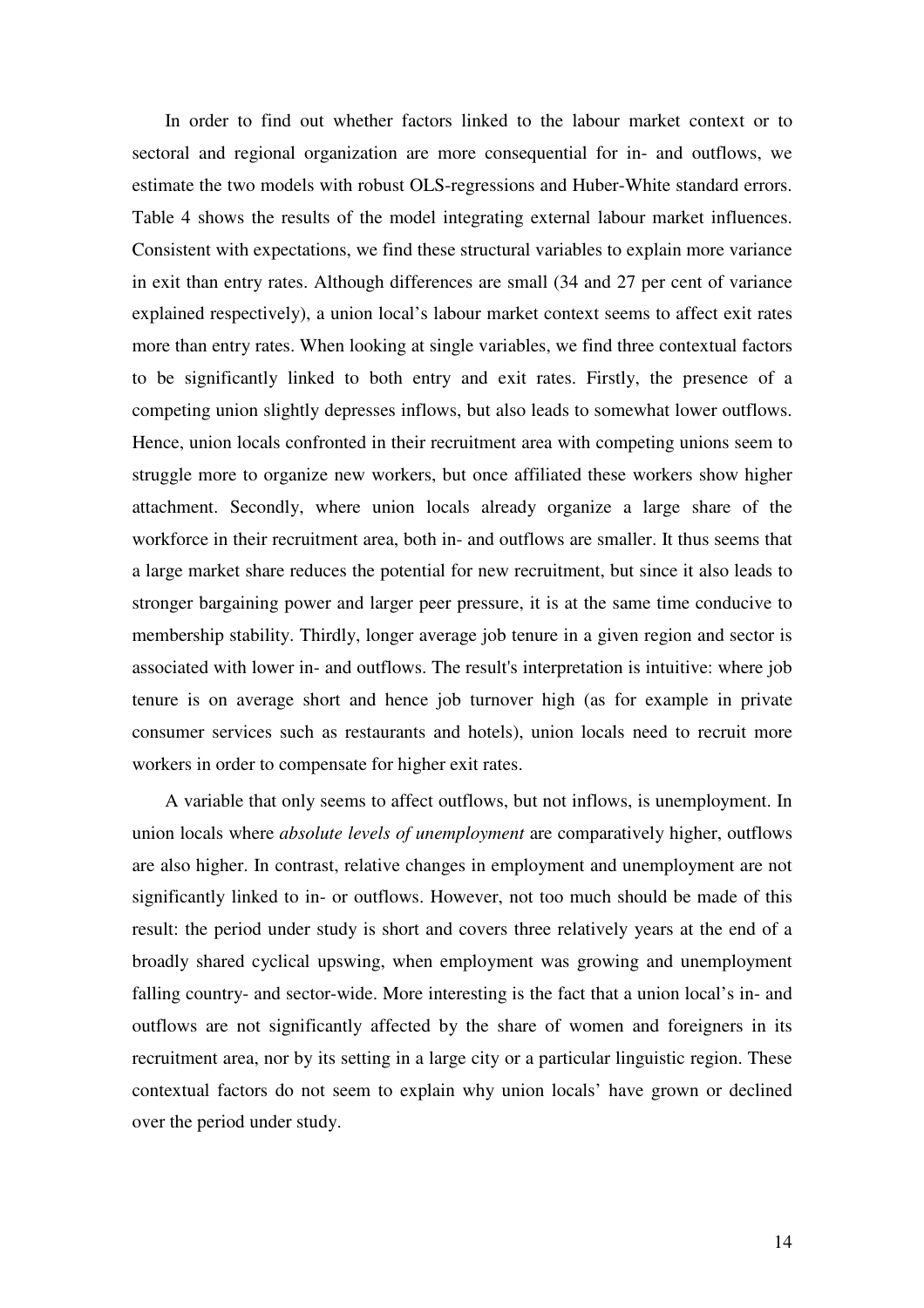Table 5 shows the results of the model capturing the effect of internal differences between union locals on in- and outflows. Its explanatory power is almost twice as large as that of the model integrating the external labour market context. When looking at single variables, we find sectoral differences to have a particularly large effect on inflows. Holding years and regional differences constant, our model predicts an entry rate that is 6 percentage points *lower* in manufacturing and 5 percentage points *higher*  in private services than in the reference category, artisanat. In comparison, the effects of sector on exit rates are only half as large. For exit rates, differences across regions seem to be more consequential. When taking Italian-speaking Ticino – the region with highest net growth in membership over  $2006-08^6$  – as the benchmark, we find all other regions to have significantly higher annual exit rates, exceeding those of Ticino by 2 to 6 percentage points. While Ticino also performs better than almost all regions in terms of inflows (the sole exception being Central Switzerland), differences are only statistically significant with respect to 4 of the 13 regions compared. The regressions in tables 4 and 5 suggest that union growth and decline are more usefully explained by sector and region – which are linked, we argue, to internal differences in union locals' strategy and organization – than by external differences in union locals' labour market environment. The next section discusses the plausibility of this argument.

#### **6. A plausibility check of the results**

Three questions arise with respect to our findings: First, is it plausible that union growth is mainly determined by inflows – and not by outflows? Second, what factors explain why entry rates should be more consequential for union growth than exit rates? Third, can we interpret sector and region differences as differences of strategy rather than differences in union locals' labour market environment?

We begin by discussing the first issue and do so by comparing gross flows and net change of the ten most strongly growing and the ten most strongly declining union locals.<sup>7</sup> This comparison reveals that the three most dynamic and the three least dynamic union locals over the period 2006-08 differ very little in their exit rates, but are separated by more than 20 percentage points with respect to their entry rates. This finding implies that exit rates are, to some extent, given by the labour market context: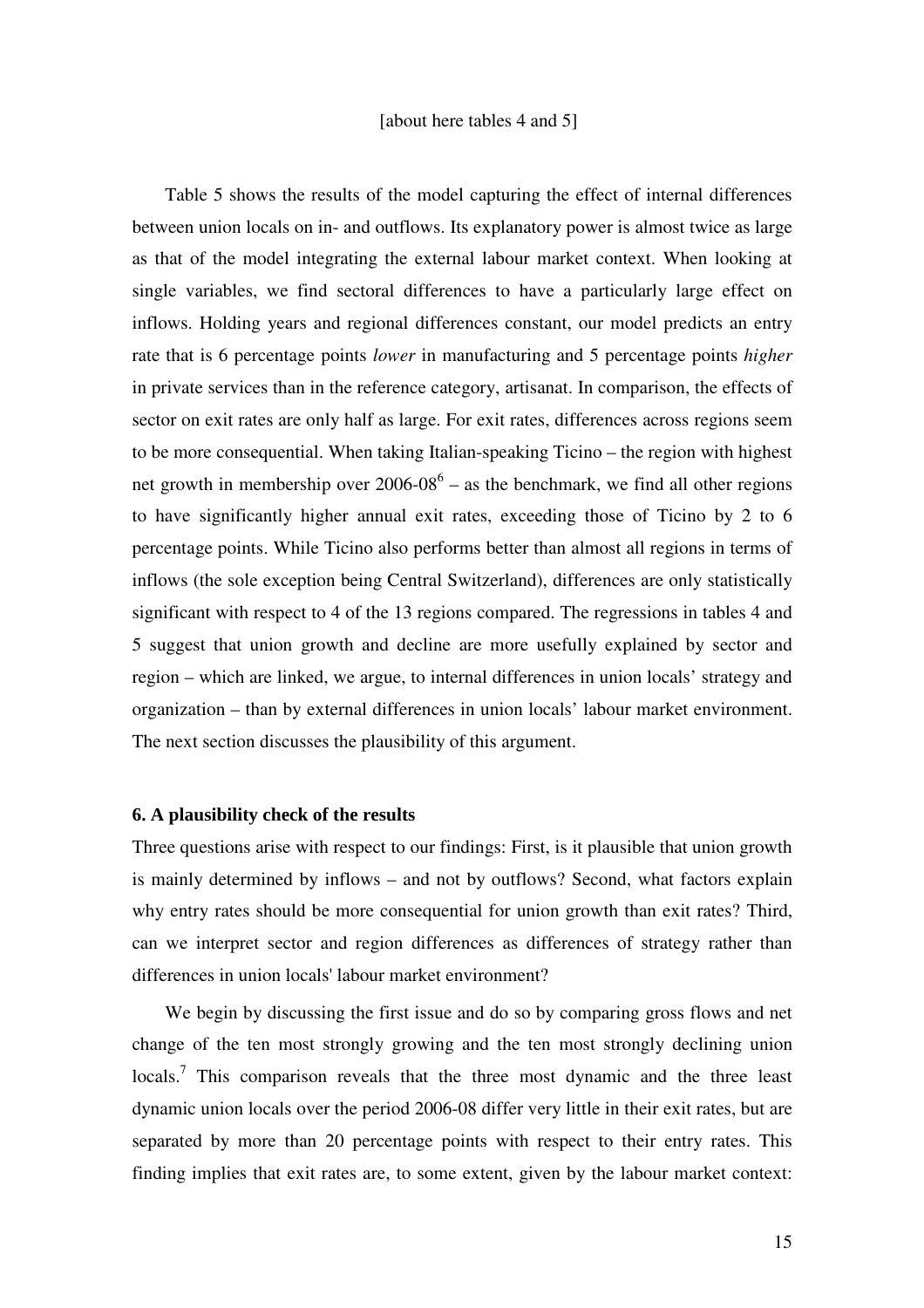Union locals active in sectors with a convincing recruitment strategy (private services, artisanat) and set in regions with a cohesive union team (Ticino, Central Switzerland) overcompensate turnover in their membership with new affiliates. In contrast, union locals active in sectors without a clear recruitment strategy (manufacturing) and set in regions with a leadership problem and/or high rotation among union staff (Aargau, Eastern Switzerland) fail to achieve entry rates that are sufficient to make up for turnover in membership.

A further plausibility check of the key role played by entry rates is provided by one of the few studies to enquire into trade union flows (van Ours 1991). In his analysis of union growth in the Netherlands, Jan van Ours' (1991) obtains a very similar result: the strong decline in Dutch union membership at the beginning of the 1980s and renewed growth after 1986 were due to fluctuations in the entries of new members. Contrary to expectations, the Dutch recession of the early 1980s did not lead to a higher exit rate among union members, but to a decrease in the entry rate of new workers. Between 1978/79 and 1984/85, the entry rate dropped from 10 to 6 per cent, whereas the exit rate remained stable at around 10 per cent (van Ours 1991: 11).

This leads us to the second issue of why inflows should be more consequential for union growth than outflows. There are probably three main reasons: To begin with, a large fraction of outflows are – unlike inflows – due to causes which are largely beyond the influence of unions, being related either to demographic (birth of a child, death, outmigration) or work-related changes (change of workplace, unemployment, retirement) (Waddington 2006; Jodár *et al.* 2009). In addition, there is an element of inertia in union membership. Once an individual has joined a union, there is a tendency to remain affiliated even if the original incentive for joining has disappeared (Elias 1996: 205). Hence, if a union local loses dynamism and begins to underperform, this lethargy will show quickly in a decline of inflows, whereas outflows are likely to react much more slowly. Finally, outflows are not independent from inflows. In fact, union locals that organize higher shares of new members are also likely – all other things being equal – to experience higher rates of outflows. This is due to the fact that median duration of union membership is short – five years in the Netherlands (Visser 2002: 418), four years among CGIL members of North-Eastern Italy (Vaona 2008: 264). Accordingly, the probability of leaving is by far highest among recent members. The tenuous relationship between unions and recently recruited members is also evident for *Unia*: 33 per cent of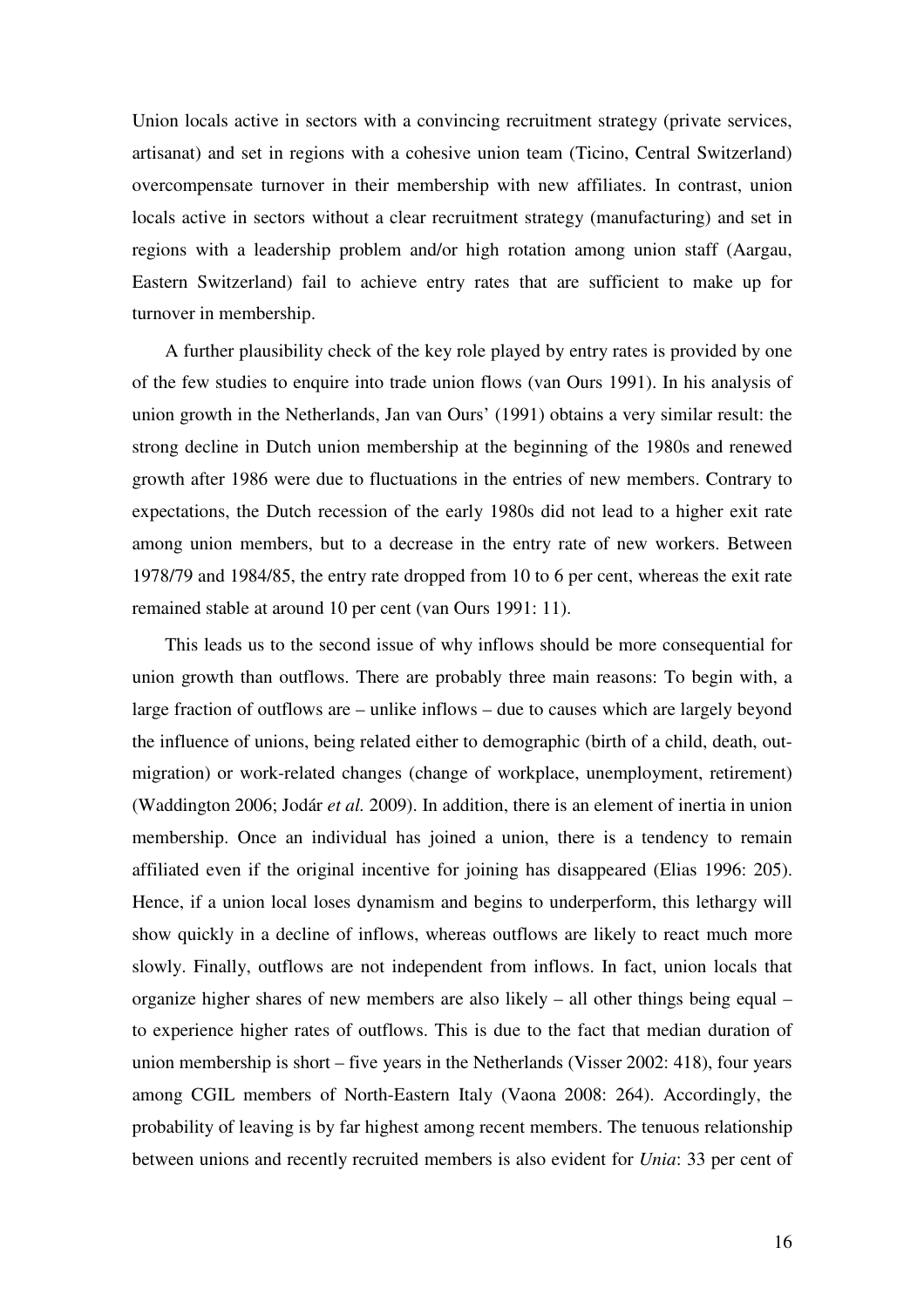members who had joined the union in 2006 and 19 per cent who had done so in 2007 had left again in 2009.

This impact of inflows on outflows can be estimated in a regression (robust OLSregressions with Huber-White standard errors), where the dependent variable is the exit rate and the independent variable the entry rate, with control variables for year and sector. The result is shown in table 6 and confirms that union locals in Switzerland with higher entry rates also have to cope with higher exit rates. Our estimation suggests that an increase of one percentage point in inflows is associated with a rise of 0.2 percentage point in outflows. A period of very successful recruitment thus tends to go along with higher outflows. For lethargic union locals, this finding implies that a longer period of sluggish recruitment and falling inflows may actually lead to *declining* outflow rates, because membership is more and more dominated by very stable long-term members, whereas unstable recent recruits become rare and rarer.

#### [about here table 6]

Despite our insistence that union success is primarily a function of recruitment, our result suggests that the development of a specific retention policy among recent affiliates is crucial for strongly growing union locals to limit the revolving door effect. Moreover, in order to achieve high entry rates over several years in a row, union locals need to constantly run recruitment campaigns which put union staff under permanent stress. This may result in burn-out and high rotation among union staff. Accordingly, ambitious goals in terms of entry rates come at a cost and may not be sustainable over a longer period. In addition, since higher inflows tend to go along with higher outflows, limiting outflows in times of successful recruitment campaigns may demand a special effort by union locals. Beyond a threshold of 10-12 per cent of new yearly entries, it may be more costly to further increase inflows than to reduce outflows. Accordingly, the most successful union locals combine high entry rates with average exit rates – a combination that is only possible if the affiliation of the (annually very frequent) new members is stabilized in the first few years of their membership.

This leads us to our third issue: Can we trace membership growth and decline to tangible differences in union strategy on the sectoral and regional level? The sector organizing private services within *Unia* is the result of a union start-up of the mid-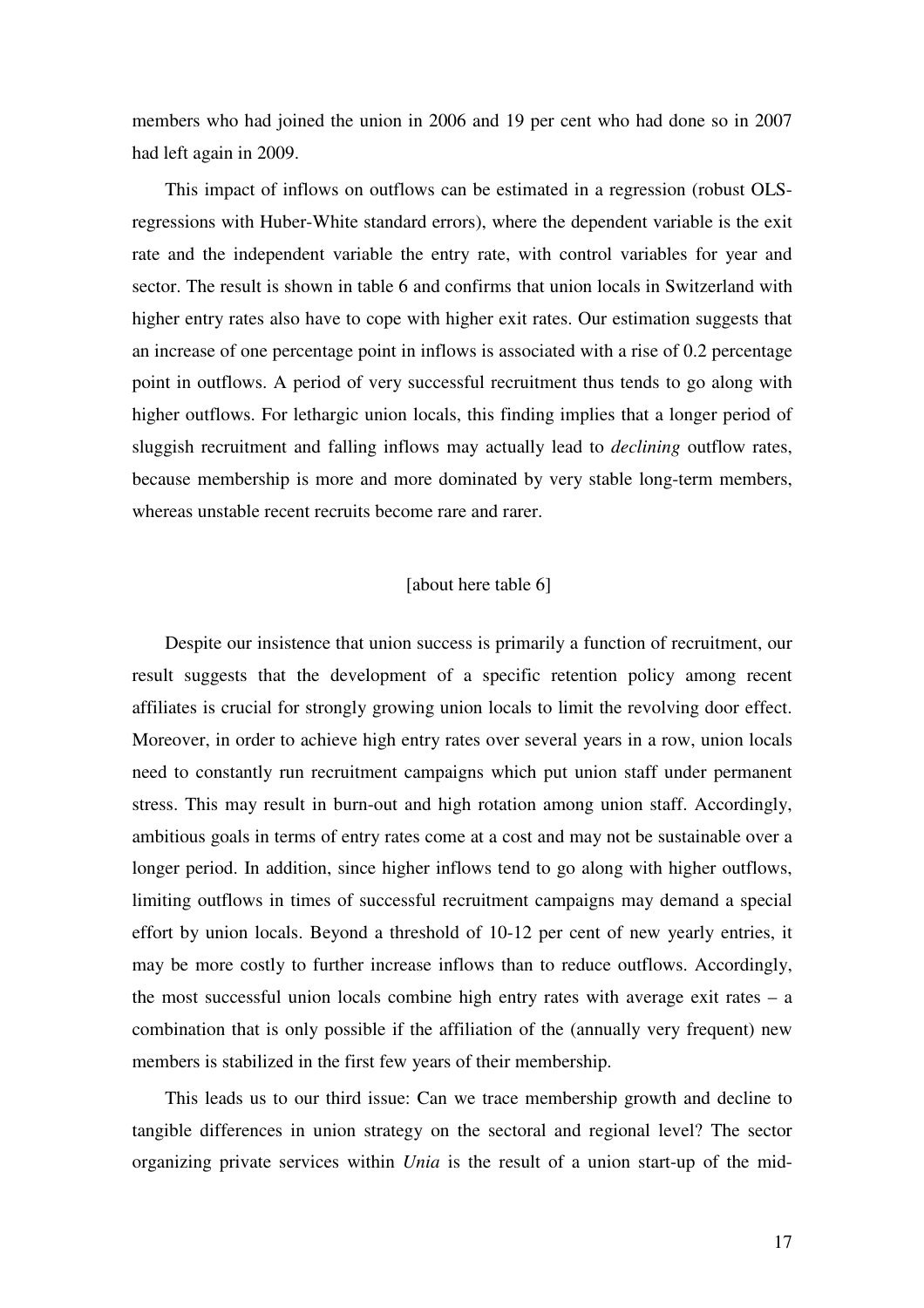1990s, when the then two largest unions of Switzerland that were later to merge into *Unia* – the manufacturing union *SMUV* and the building union *GBI* – decided to jointly extend their organization into retail trade, hotels and restaurants. This joint venture brought together the union leaders most strongly interested in union renewal, who took up the challenge of sketching out an organizational strategy over several years. Since this unionization effort in private services had started out from scratch less than fifteen years ago, the emphasis on permanent recruitment efforts still forms part of the sector's organizational culture today – a fact reflected by high inflows in union locals organizing private services.

Likewise, the very low entry rates in manufacturing – for long the flagship of Swiss unionism – can be attributed to actions unions took and, above all, failed to take. The sharp recession of the early 1990s led to profound restructuring of Switzerland's manufacturing sector. Downsizing, technological progress and upskilling reduced the size of unions' traditional blue collar clientele and eroded, at the same time, unions' long-established recruitment model in manufacturing. Notably in the engineering industry, Unions had – comparable to IG Metall in Germany (Windolf and Haas 1989: 155) – traditionally depended on works councillors and *Vertrauensleute* (union confidants) to recruit new members. In the wake of production automation and educational upgrading, however, seats on works councils were increasingly taken by white-collar employees who showed less allegiance to unions. Thus, this recruitment channel began to dry out. In the absence of new recruitment strategies, union efforts in manufacturing, particularly in engineering, gradually narrowed down to the mere administration of the status quo. The absence of a shift in resources towards recruitment officials and organizing hampered the generational renewal of union staff and resulted in very low entry rates.

An objection to our argument linking low entry rates in manufacturing to the lack of a sector strategy is that low inflows in manufacturing may be due to the sector's adverse labour market environment, notably de-industrialization and declining employment. We reject this objection for two reasons. Firstly, over the period under study 2006-08, industrial production boomed in Switzerland and employment expanded more in manufacturing (by annually 1.3 per cent) than in the principal and secondary parts of building (-0.6 per cent) or private consumer services (-0.05 per cent). In terms of job growth, manufacturing was only outpaced by public services (1.8 per cent).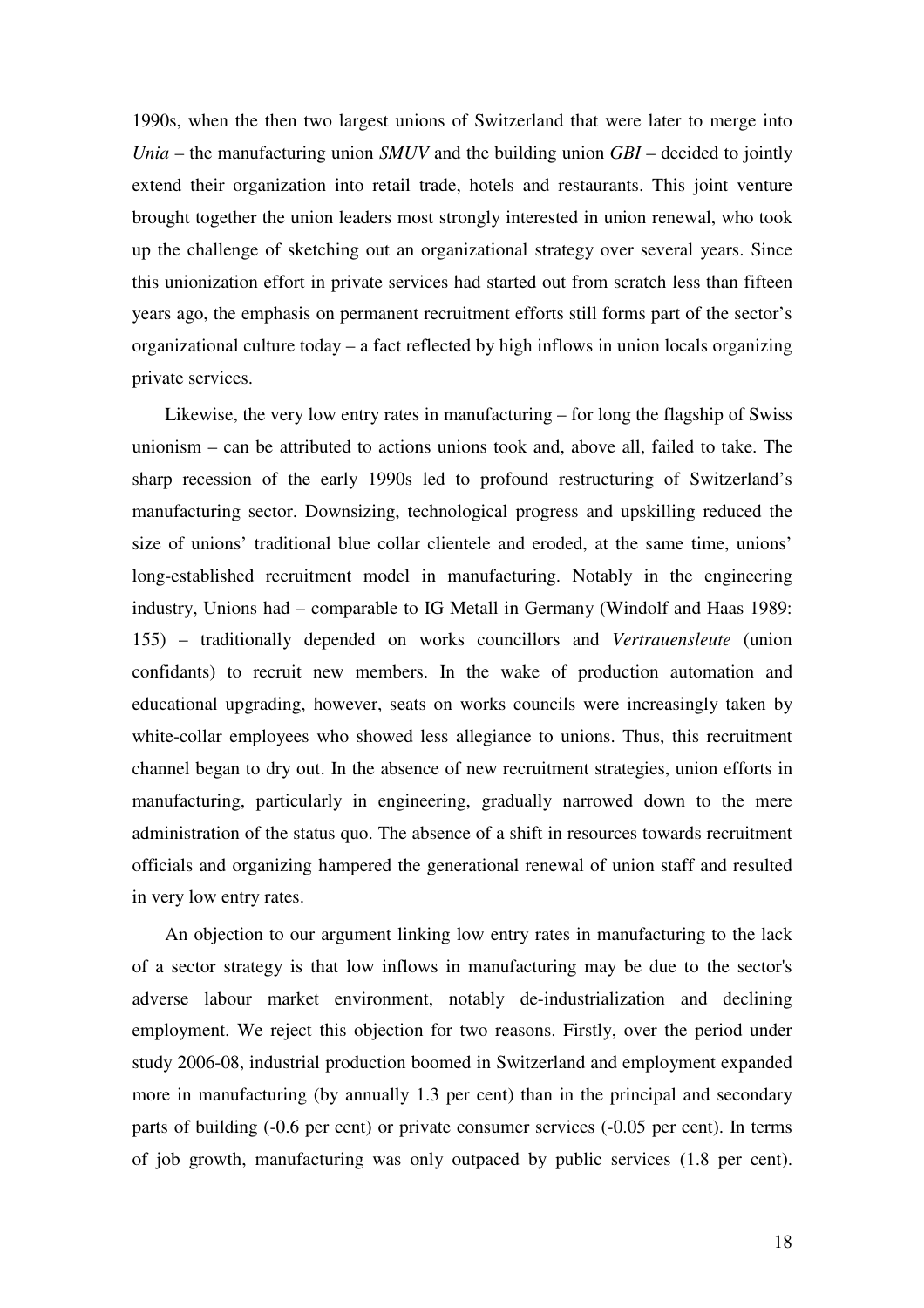Secondly, union locals with a cohesive team and a clear shift in priority towards recruitment such as *Unia* manufacturing in Ticino did make strong headway among industrial workers, thereby proving that successful organizing in manufacturing was possible: the union local *'*manufacturing in Ticino' increased its membership by annually 4.4 per cent between 2006 and 2008 (mean entry rate: 13.7%, mean exit rate: 9.3%). However, a precondition for such a shift in union practice from servicing existing members towards recruiting new members is a change in union locals' organizational structure and culture – a change that many unions find excessively difficult to make, as research into British unionism repeatedly showed (Kelly and Heery 1989: 207, Towers 1997: 252).

#### **7. Conclusion**

This study has enquired into the determinants of growth and decline in union membership. Thereby, the focus has been on the union local, the place where members are actually recruited and retained. Unlike the bulk of research that examines union membership either on the macro-level of country institutions or the micro-level of individual affiliation, our analysis is set on the meso-level where unions' day-to-day recruitment activities take place. Moreover, in order to get a better understanding of union locals' growth and decline, we have tried to unearth the gross flows hiding below the net change in membership. Our analysis has produced three principal findings.

Firstly, we find gross flows in union membership to be much larger than the resulting net changes. The public-sector union *vpod* registers an annual outflow of 9-10 per cent of its membership, whereas the annual exit rate of the much larger privatesector union *Unia* is somewhat higher at 12-13 per cent. The literature suggests that membership turnover of annually around 10 per cent is a surprisingly constant feature of West European unions.

Secondly, we find union growth and decline to be primarily determined by inflows. Thriving union locals differ from languishing union locals with respect to their entry rates, whereas exit rates are more stable and follow, to some extent, entry rates: union locals with higher inflows have a larger share of new – and hence unstable – members and thus also tend to have higher outflows. The policy implication of this finding is straightforward: the key to union growth seems to reside in larger and better targeted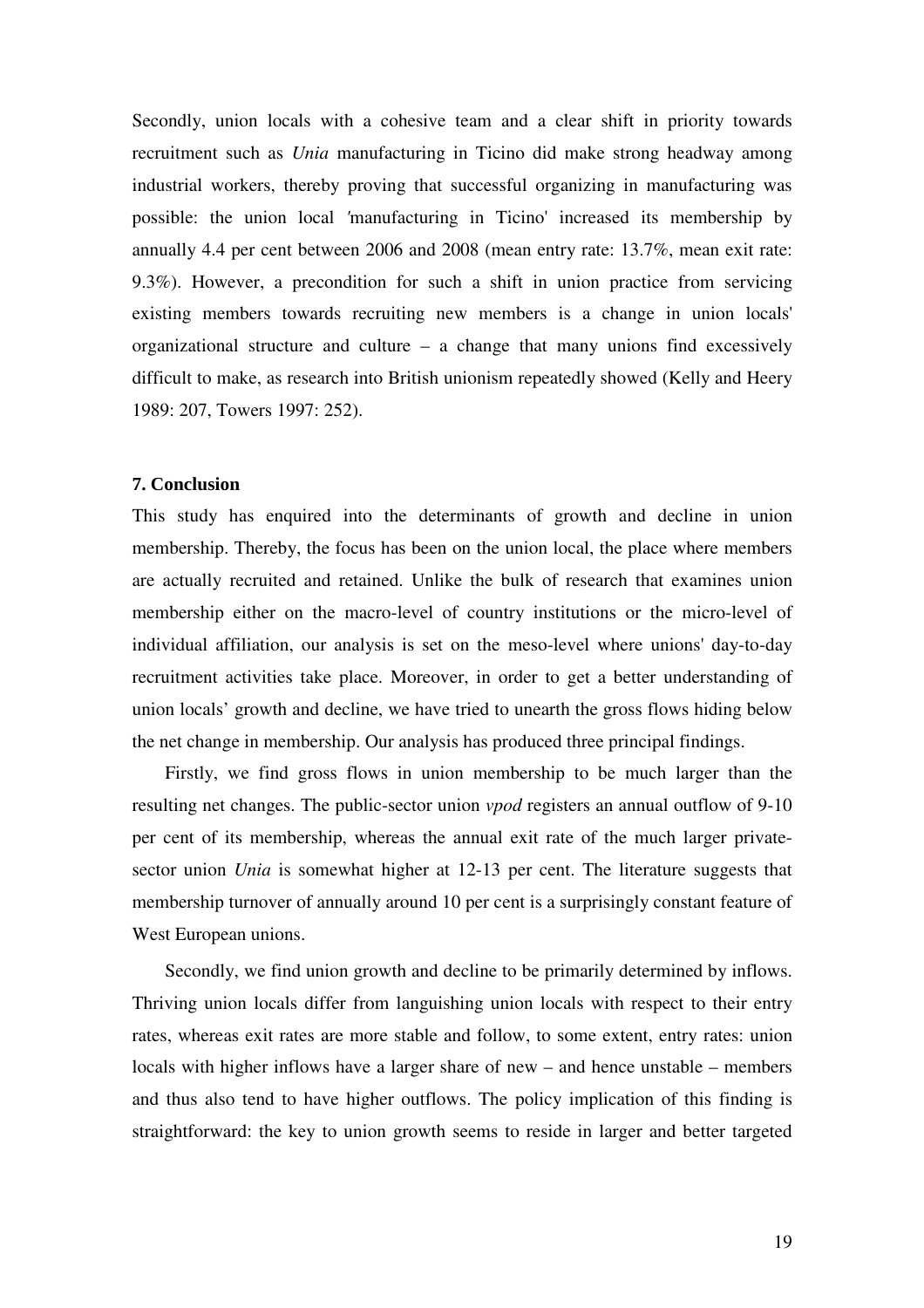recruitment efforts, whereas the membership potential of retention policies – although by no means irrelevant – seems more limited.

Thirdly, we observe large variance in union locals' in- and outflows that is neither accounted for by employment evolution nor by the demographic composition of the recruitment area. In contrast, we find sector and region differences – which, as we have tried to argue, mainly translate differences in union organization and strategy – to strongly affect inflows and outflows. This suggests that decisions and actions taken by unions impact on membership growth above and beyond the context of the labour market cycle and the institutional setting.

In sum, our findings indicate that union growth and decline cannot be usefully explained with the sole reference to institutions and economic conditions. Actors and their strategic choices are central to understand unions' divergent trajectories in terms of membership across periods and countries. To get a better understanding of the interplay between strategy, organization and union growth, two directions of future research seem promising. On the one hand, it would be helpful to integrate findings from the rapidly growing literature on union organization models – such as organizing or servicing, social partnership or social movement unionism (e. g. Frege and Kelly 2004, Heery 2002) – into the systematic analysis of data on union growth and decline. This would make it possible to more reliably evaluate the influence of different union strategies on changes in membership. On the other hand, longer time-series are needed to analyze the evolution of member flows over changing economic cycles. Having looked at flows during the period of a cyclical upswing, the issue at stake here is to know what happens to entry and exit rates in a recession like the one Europe entered at the end of 2008.

## **References**

- Baccaro, L., Hamann, K. and Turner, L. (2003). The Politics of Labour Movement Revitalization: The Need for a Revitalized Perspective, *European Journal of Industrial Relations* 9 (1): 119-133.
- Breen, R. (2005). Explaining cross-national variation in youth unemployment, *European Sociological Review* 21 (2): 125-134.
- Checchi, D. and Visser J. (2005). Pattern Persistence in European Trade Union Density. A longitudinal analysis 1950-1996, *European Sociological Review* 21 (1): 1-21.
- Ebbinghaus, B. and Visser, J. (1999). When institutions matter. Union growth and decline in Western Europe, 1950-1995, *European Sociological Review* 15 (2): 135- 158.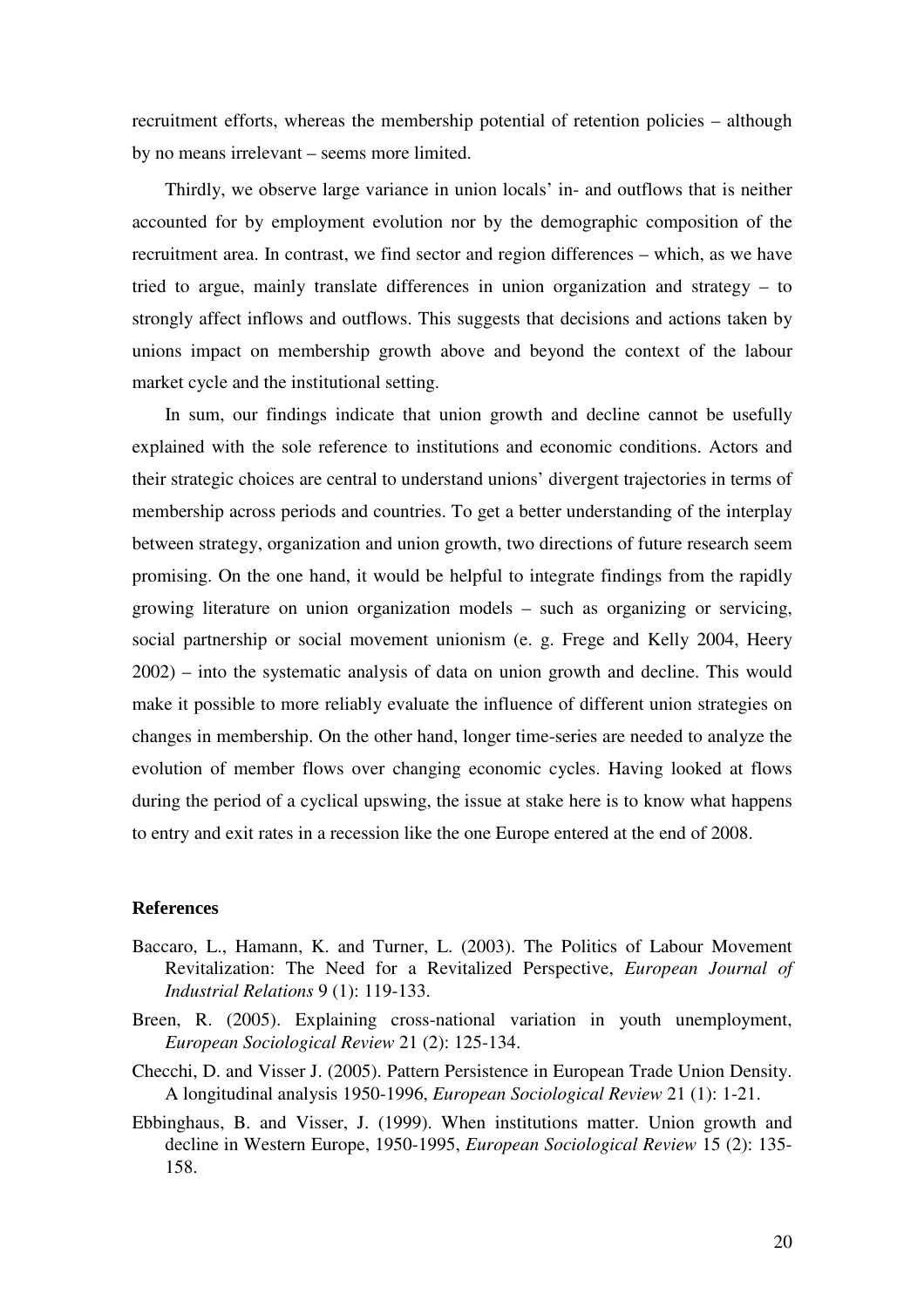- Elias, P. (1996). Growth and decline in trade union membership in Great Britain: Evidence from work histories, in: D. Gallie, R. Penn and M. Rose (eds.) *Trade Unionism in Recession*, Oxford: Oxford University Press.
- Freeman, R. (1988). Contraction and expansion: the divergence of private sector and public sector unionism in the United States, *Journal of Economic Perspectives* 2 (2): 63-88.
- Frege, C. and Kelly, J. (2003). Union Revitalization Strategies in Comparative Perspective, *European Journal of Industrial Relations* 9 (1): 7-24.
- Frege, C. and Kelly, J. (2004). Union Strategies in Comparative Context, in: Frege, C. and Kelly, J. (eds), *Varieties of Unionism: Strategies for Union Revitalization in a Globalizing Economy*, pp*.* 31–44. Oxford: Oxford University Press.
- Gallie, D. (1996). Trade union allegiance and decline in British urban labour markets, in: D. Gallie, R. Penn, and M. Rose (eds.) *Trade Unionism in Recession*, Oxford: Oxford University Press.
- Goldstein, J. (1952). The Government of British Trade Unions. A Study of Apathy and the Democratic Process in the Transport and General Workers' Union, London: George Allen and Unwin.
- Hancké, B. (1993). Trade union membership in Europe, 1960-1990: Rediscovering local unions, *British Journal of Industrial Relations* 31 (4): 593-613.
- Heery, E. (2002). Partnership versus organising: alternative futures for British trade unionism, *Industrial Relations Journal* 33 (1): 20-35.
- Jódar, P., Alós, R. and Vidal, S. (2009). Por qué los afiliados al sindicato se dan de baja. Un estudio de la desafiliación a partir de CCOO de Cataluña, *Sociología del Trabajo* 65: 31-52.
- Kelly, J. and Heery, E. (1989). Full-time officers and trade union recruitment, *British Journal of Industrial Relations* 27 (2): 196-213.
- Kitschelt, H. (1994). *The Transformation of European Social Democracy,* Cambridge: Cambridge University Press.
- Peetz, D. (1998). *Unions in a Contrary World: The Future of the Australian Trade Union Movement*, Melbourne: Cambridge University Press.
- Oesch, D. (2008). Organisationen im Umbruch: Die Gewerkschaften in der Schweiz von 1990 bis 2006, in: Rieger, A., Ambrosetti, R. and Beck, R. (eds), *Gewerkschaften im Umbruch. Eine Analyse der Fusion zur Grossgewerkschaft Unia*, Zürich: Rüegger.
- Oesch, D. (2010). Swiss trade unions and industrial relations after 1990: a history of decline and renewal, in: Trampusch, C. and Mach, A. (eds.), *Switzerland in Europe. Continuity and Change in the Swiss Political Economy,* London: Routledge.
- Scharpf, F. (1991). *Crisis and Choice in European Social Democracy*, Ithaca: Cornell University Press.
- Schnabel, C. (2003). Determinants of trade union membership, in: Addison, J. and Schnabel, C. (eds) *International Handbook of Trade Unions,* pp. 13-43, Cheltenham.
- Schnabel, C. and Wagner, J. (2005). Determinants of trade union membership in West Germany: evidence from micro data, 1980-2000, *Socio-Economic Review* 3 (1): 1- 24.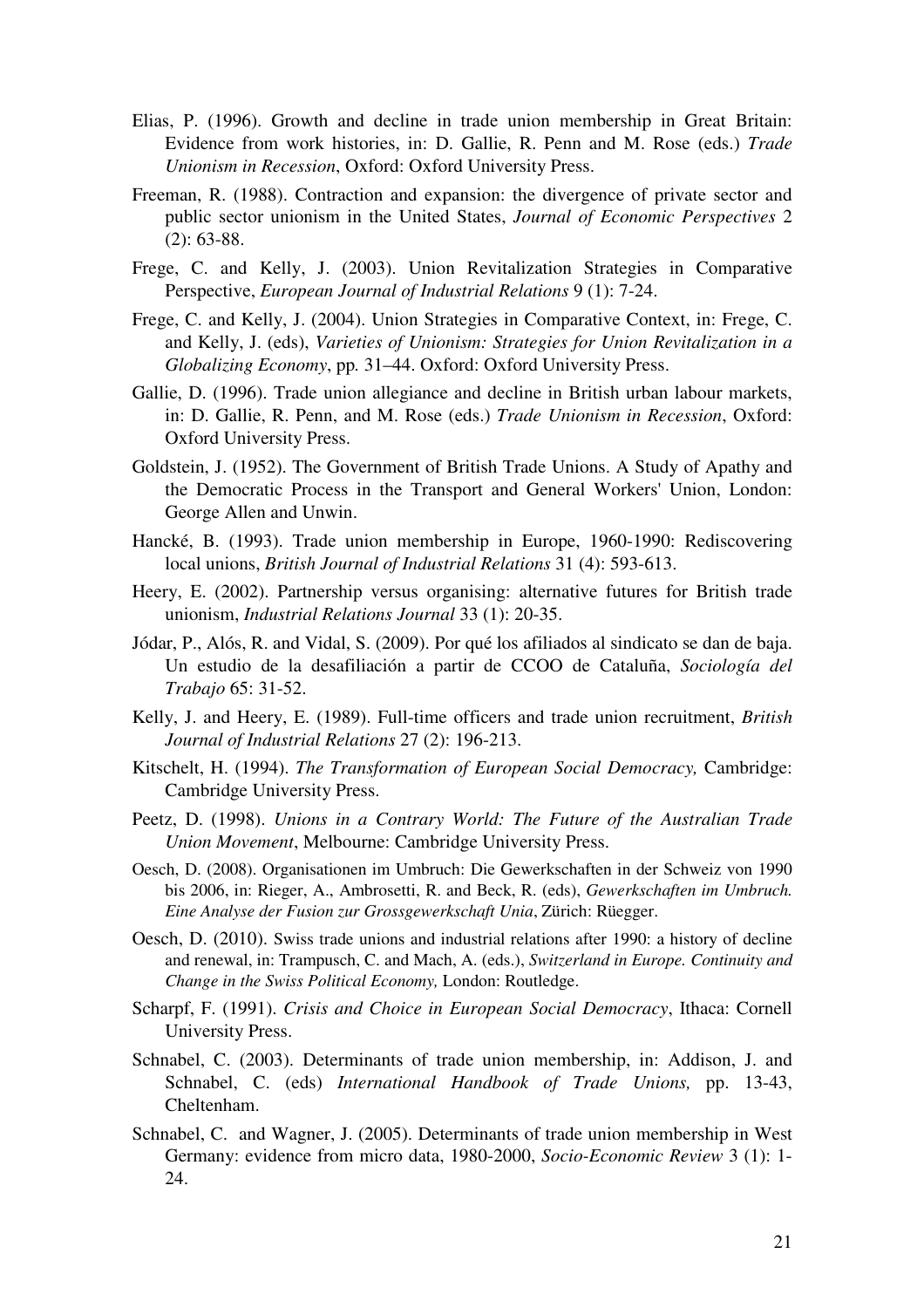- Schnabel, C. and Wagner, J. (2008). The Aging of the Unions in West Germany, 1980– 2006, IZA-Discussion Paper No. 3661.
- Towers, B. (1997). *The Representation Gap: Change and Reform in the British and American Workplace*, Oxford: Oxford University Press.
- Undy, R., Ellis, V., McCarthy, W. and Halmos, A. (1981). *Change in Trade Unions*: *The Development of UK Unions since 1960,* London: Hutchinson.
- Van Ours, J.-C. (1991). Union growth in the Netherlands 1961-1989, Research Memorandum 1991-33, Faculteit der Economische Wetenschappen Econometrie, Free University of Amsterdam.
- Vaona, A. (2008). The duration of union membership in Italy: a research note, *Industrial Relations* 47 (2): 260-265.
- Visser, J. (2002). Why Fewer Workers Join Unions in Europe: A Social Custom Explanation of Membership Trends, *British Journal of Industrial Relations,* 40 (3): 403-430.
- Waddington, J. (2006). 'Why Do Members Leave? The Importance of Retention to Trade Union Growth', *Labor Studies Journal* 31 (3): 15-38.
- Waddington, J. and Kerr, A. (1999). 'Trying to stem the flow: Union membership turnover in the public sector', *Industrial Relations Journal* 30 (3): 184-196.
- Waddington, J. and Whitston, C. (1997). 'Why do People Join Unions in a Period of Membership Decline?', *British Journal of Industrial Relations* 35 (4): 515-546.
- Western, B. (1995). 'A Comparative Study of Working-Class Disorganization: Union Decline in Eighteen Advanced Capitalist Countries', *American Sociological Review* 60 (2): 179-201.
- Windolf, P. and Haas, J. (1989), 'Who joins the union? Determinants of trade union membership in West Germany 1976-1984', *European Sociological Review* 5 (2): 147-165.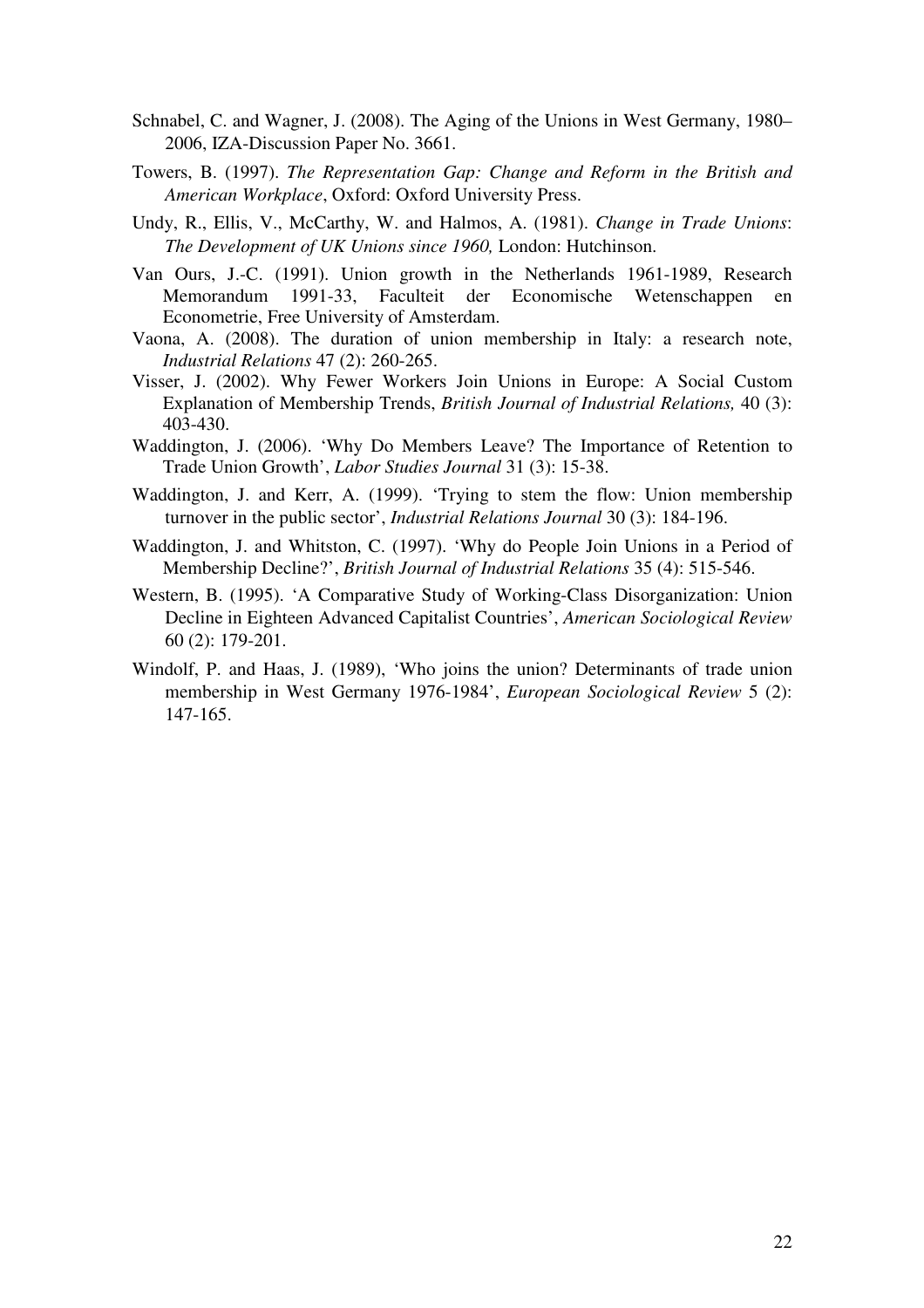## **Tables**

Table 1: annual entry and exit rates of members in and out of the union (in %)

|      | Entry rate |      | Exit rate |      | Net change |        |
|------|------------|------|-----------|------|------------|--------|
|      | Unia       | vpod | Unia      | vpod | Unia       | vpod   |
| 2006 | 11.0       | 8.7  | 12.5      | 10.3 | $-1.5$     | $-1.6$ |
| 2007 | 11.0       | 9.0  | 13.0      | 9.3  | $-2.0$     | $-0.3$ |
| 2008 | 11.2       | 9.0  | 12.6      | 9.1  | $-1.3$     | $-0.2$ |

Table 2: entry and exit rates across union locals by economic sector, 2006-08

|                  |        | Entry rate |           |        | Exit rate |           |     |
|------------------|--------|------------|-----------|--------|-----------|-----------|-----|
|                  | Median | Mean       | Std. Dev. | Median | Mean      | Std. Dev. | N   |
| Primary building | 11.9   | 12.7       | 3.5       | 12.6   | 12.8      | 2.3       | 42  |
| Artisanat        | 12.1   | 13.1       | 4.9       | 13.2   | 13.3      | 2.5       | 42  |
| Manufacturing    | 7.0    | 7.2        | 2.8       | 10.6   | 10.8      | 1.9       | 42  |
| Private services | 17.4   | 18.1       | 4.4       | 16.8   | 16.7      | 2.7       | 42  |
| Public services  | 7.6    | 8.6        | 4.3       | 8.9    | 10.1      | 4.3       | 42  |
| All              | 11.2   | 11.9       | 5.6       | 12.4   | 12.7      | 3.7       | 210 |

Table 3: Regression for the determinants of annual net change in union membership

|                  | Inflows on net change |                 | Outflows on net change |                 |  |
|------------------|-----------------------|-----------------|------------------------|-----------------|--|
|                  | Coef.                 | <i>t</i> -value | Coef.                  | <i>t</i> -value |  |
| Entry rates      | $0.61***$             | 10.59           |                        |                 |  |
| Exit rates       |                       |                 | $-0.12$                | $-1.19$         |  |
| 2006             | 0.01                  | 1.66            | $0.01**$               | 2.88            |  |
| 2007             | $-0.00$               | $-0.47$         | 0.00                   | 0.71            |  |
| 2008 (reference) |                       |                 |                        |                 |  |
| Constant         | $-0.08***$            | $-11.15$        | 0.00                   | 0.05            |  |
| $R^2$            | 0.57                  |                 | 0.03                   |                 |  |
| N observations   | 210                   |                 | 210                    |                 |  |

\*\* Significant at the level p=0.01, \*\*\* significant at the level p=0.001 (robust standard errors)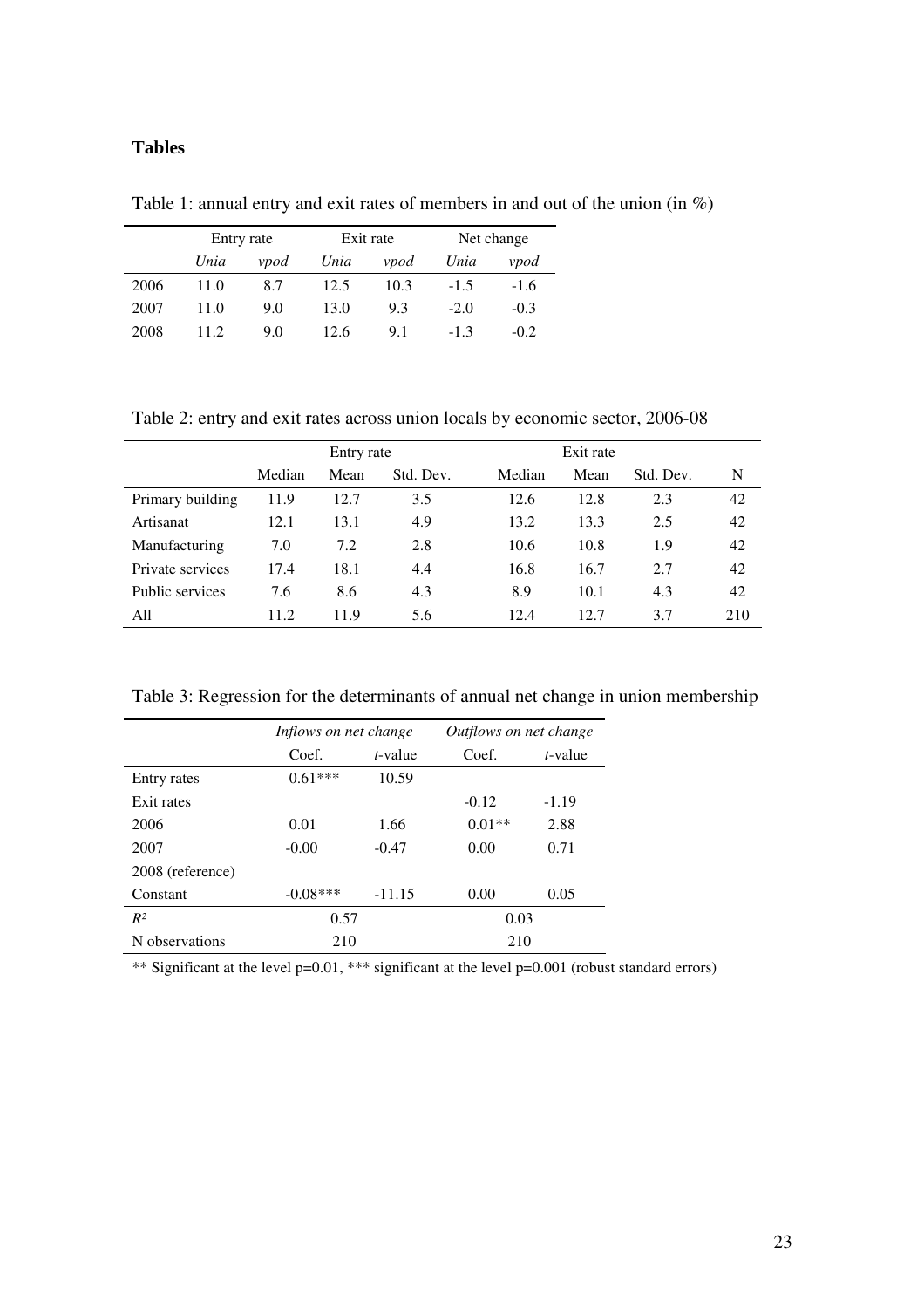Table 4: external determinants (linked to the labour market context) of annual entry and exit rates across union locals

|                              | Dependent variable |            |            |            |
|------------------------------|--------------------|------------|------------|------------|
|                              | Entry rate         |            | Exit rate  |            |
|                              | Coef.              | $t$ -value | Coef.      | $t$ -value |
| Absolute unemployment        | 0.39               | 1.72       | $0.48**$   | 3.31       |
| Change in employment         | $-0.03$            | $-0.79$    | $-0.02$    | $-0.53$    |
| Change in unemployment       | $-0.18$            | $-1.20$    | $-0.23$    | $-1.95$    |
| Market share (union density) | $-0.12*$           | $-2.44$    | $-0.11**$  | $-3.53$    |
| Job tenure (in years)        | $-0.01**$          | $-3.58$    | $-0.01**$  | $-2.84$    |
| Share of women               | $-0.03$            | $-0.74$    | $-0.04$    | $-1.73$    |
| Share of foreigners          | 0.11               | 1.33       | 0.04       | 0.81       |
| Large city: yes              | $-0.02$            | $-0.97$    | 0.00       | 0.36       |
| Latin canton: yes            | $-0.00$            | 0.28       | $-0.00$    | $-0.42$    |
| Competing union: yes         | $-0.03**$          | $-2.72$    | $-0.02***$ | $-3.78$    |
| 2006                         | $0.01*$            | 2.47       | $-0.00$    | $-0.66$    |
| 2007                         | 0.00               | 1.25       | 0.00       | 0.83       |
| Constant                     | $0.22***$          | 4.70       | $0.20***$  | 8.18       |
| $R^2$                        | 0.27               |            | 0.34       |            |
| N observations               | 210                |            | 210        |            |

\* Significant at the level  $p=0.05$ , \*\*  $p=0.01$ , \*\*\*  $p=0.001$  (robust standard errors)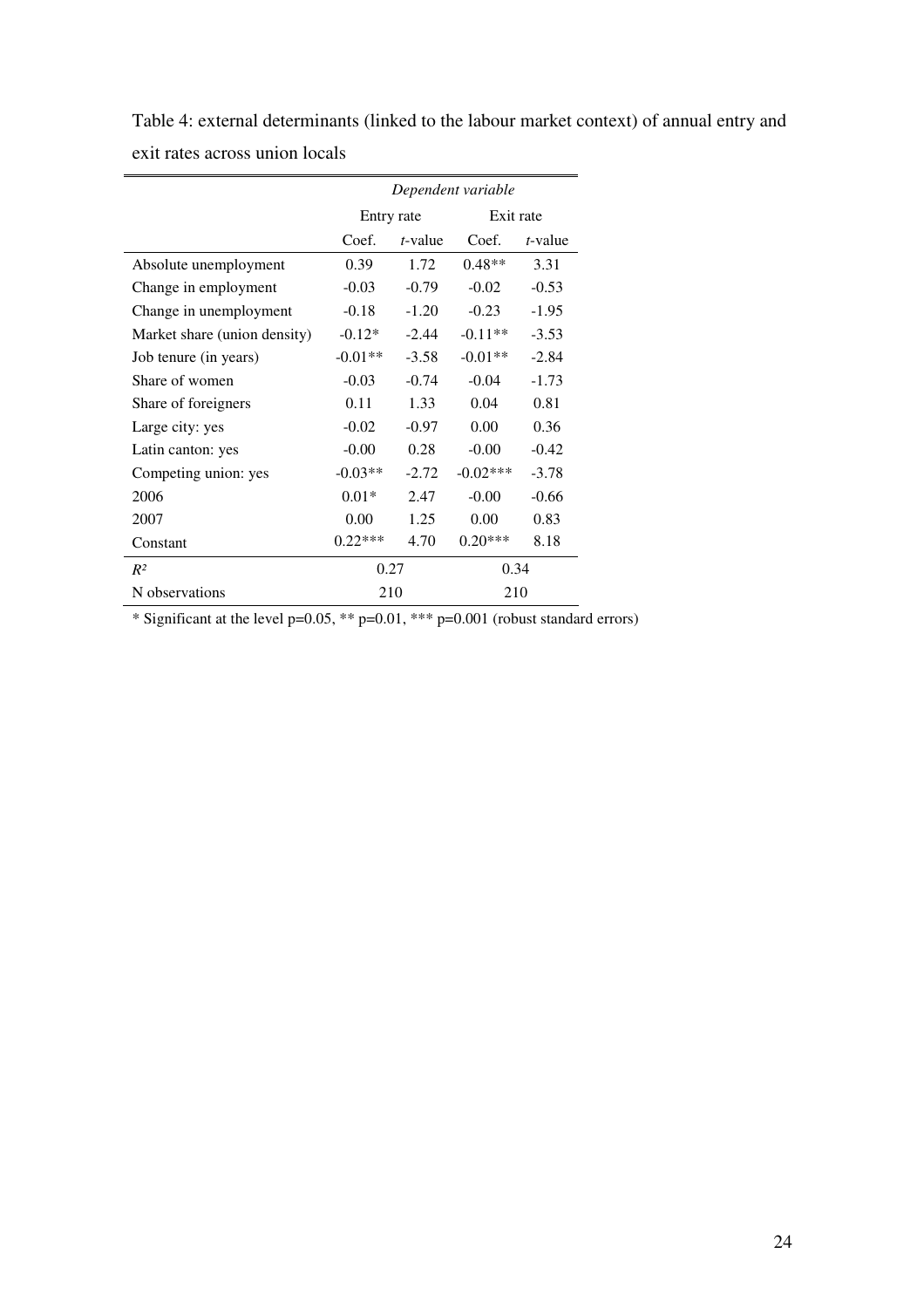|                     | Dependent variable |            |            |            |
|---------------------|--------------------|------------|------------|------------|
|                     | Entry rate         |            | Exit rate  |            |
|                     | Coef.              | $t$ -value | Coef.      | $t$ -value |
| Sector              |                    |            |            |            |
| Principal building  | 0.00               | $-0.35$    | $-0.01$    | $-0.77$    |
| Artisanat (ref)     |                    |            |            |            |
| Manufacturing       | $-0.06***$         | $-4.71$    | $-0.03***$ | $-4.71$    |
| Private services    | $0.05***$          | 4.44       | $0.03***$  | 6.24       |
| Public services     | $-0.04**$          | $-3.22$    | $-0.03**$  | $-3.47$    |
| Region              |                    |            |            |            |
| Geneva              | $-0.03$            | $-1.33$    | $0.04***$  | 4.78       |
| Vaud                | $-0.01$            | $-0.42$    | $0.04**$   | 2.84       |
| Valais              | $-0.03$            | $-1.38$    | $0.02**$   | 2.85       |
| Neuchatel           | $-0.03$            | $-1.82$    | $0.03***$  | 4.86       |
| Larger Jura         | $-0.04*$           | $-2.01$    | $0.03***$  | 4.15       |
| Fribourg            | $-0.01$            | $-0.75$    | $0.06**$   | 3.24       |
| Ticino (reference)  |                    |            |            |            |
| Larger Basel        | $-0.03$            | $-1.74$    | $0.05***$  | 5.21       |
| Biel/Solothurn      | $-0.04*$           | $-2.19$    | $0.04**$   | 3.36       |
| Berne               | $-0.04*$           | $-2.28$    | $0.02***$  | 2.46       |
| Aargau              | $-0.05**$          | $-2.73$    | $0.04***$  | 3.84       |
| Central Switzerland | 0.02               | 0.56       | $0.03***$  | 4.52       |
| Zurich              | $-0.01$            | $-0.79$    | $0.04***$  | 4.49       |
| Eastern Switzerland | $-0.03$            | $-1.73$    | $0.05***$  | 8.95       |
| 2006                | $0.01**$           | 2.77       | 0.00       | $-0.15$    |
| 2007                | $0.01*$            | 1.85       | 0.00       | 1.35       |
| 2008 (reference)    |                    |            |            |            |
| Constant            | $0.15***$          | 8.88       | 0.10       | 14.13      |
| $R^2$               | 0.58               |            | 0.56       |            |
| N observations      | 210                |            | 210        |            |

Table 5: internal determinants (linked to union organization) of annual entry and exit rates across union locals

\* Significant at the level p=0.05, \*\* p=0.01, \*\*\* p=0.001 (robust standard errors)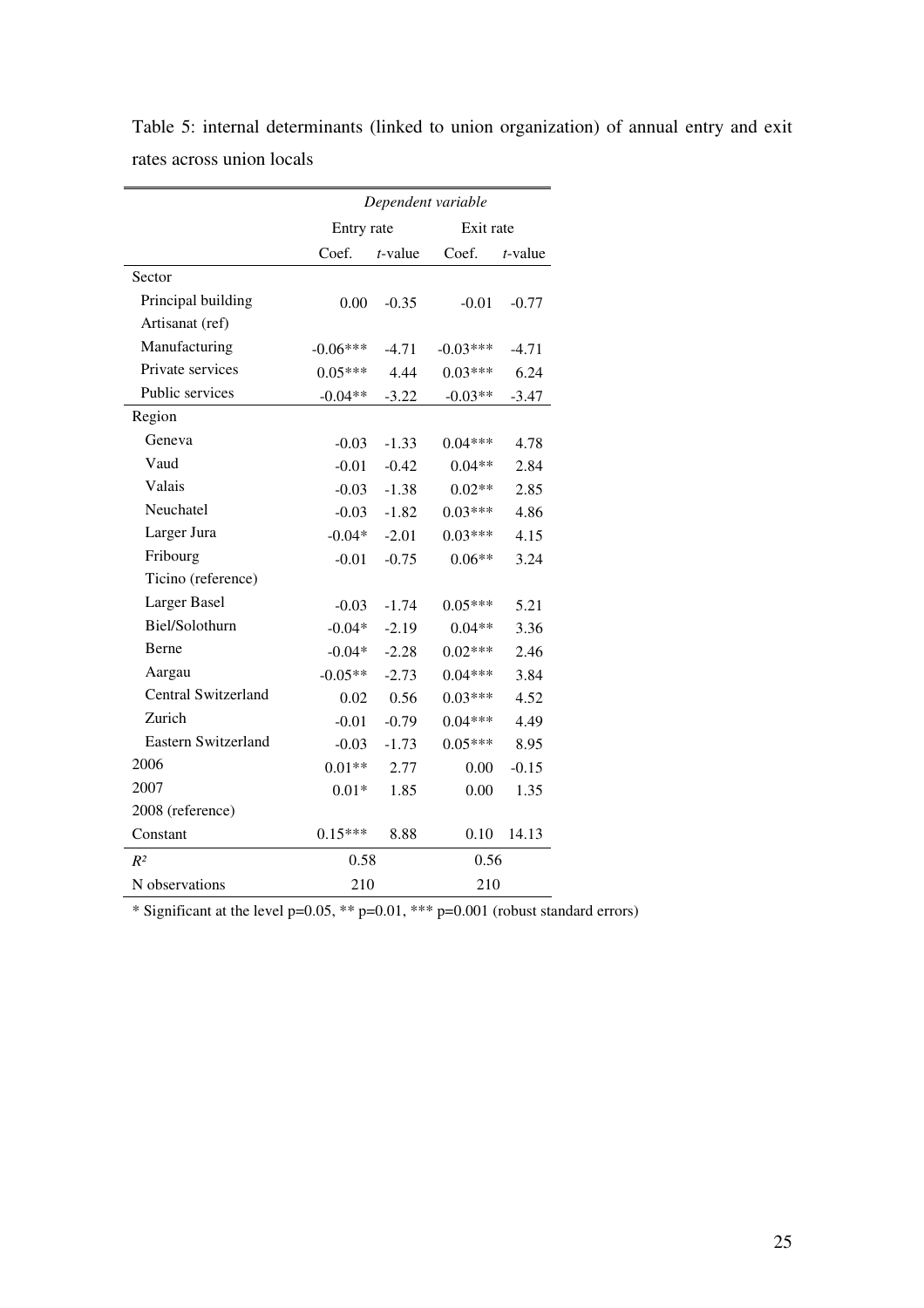|                |                       | Coef.     | <i>t</i> -value |
|----------------|-----------------------|-----------|-----------------|
| Entry rate     |                       | $0.21*$   | 2.37            |
| Sector         | Principal building    | 0.00      | $-0.57$         |
|                | Artisanat (reference) |           |                 |
|                | Manufacturing         | $-0.01$   | $-1.59$         |
|                | Private services      | $0.02**$  | 2.71            |
|                | Public services       | $-0.02$   | $-1.90$         |
| Year           | 2006                  | $-0.00$   | $-0.88$         |
|                | 2007                  | 0.00      | 0.87            |
|                | 2008 (reference)      |           |                 |
| Constant       |                       | $0.11***$ | 8.80            |
| $R^2$          |                       | 0.45      |                 |
| N observations |                       | 210       |                 |

Table 6: The impact of the entry rate, sector and year on the exit rate

\* Significant at the level  $p=0.05$ , \*\*  $p=0.01$ , \*\*\*  $p=0.001$  (robust standard errors)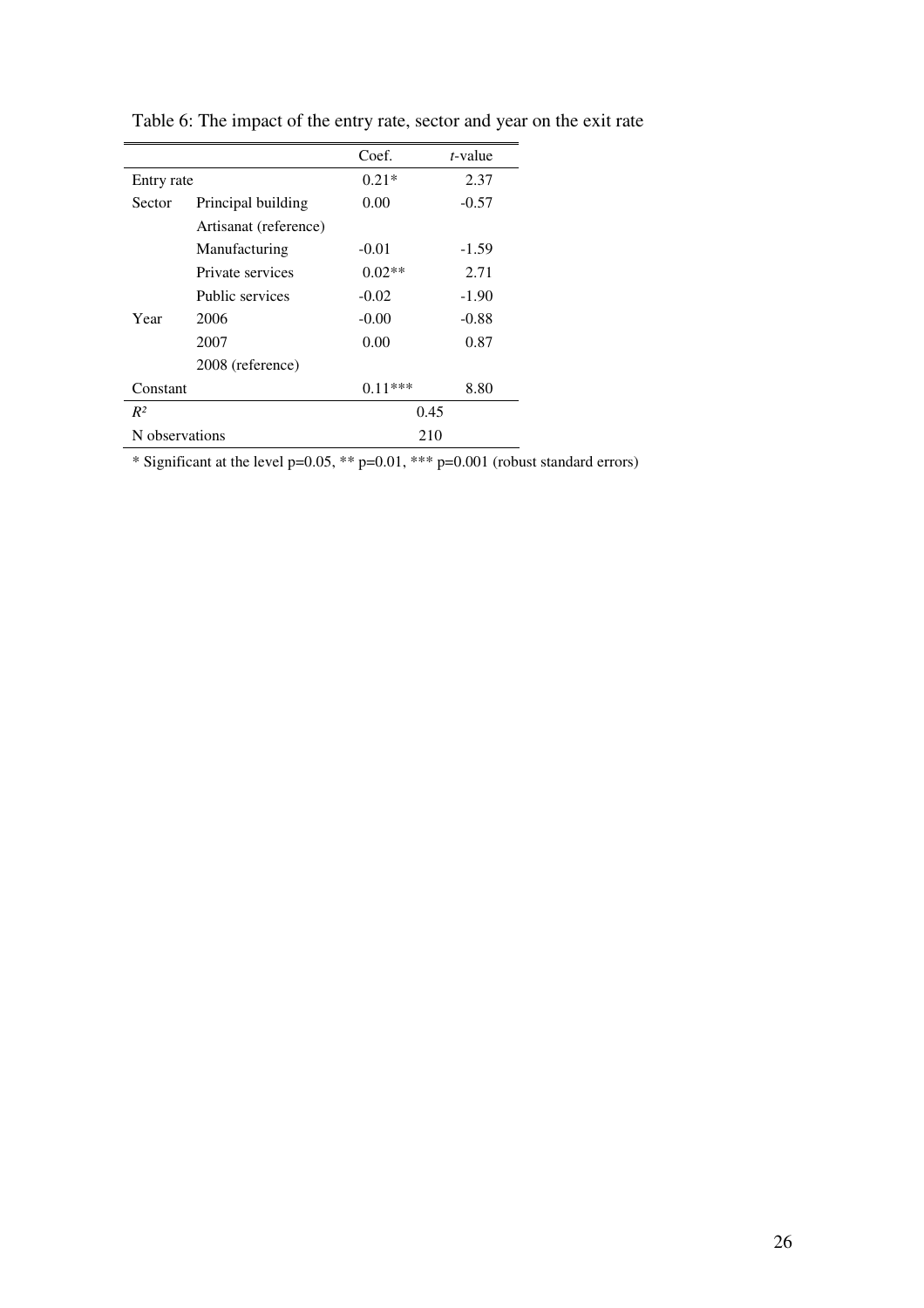# **Figures**



Figure 1: the relation between annual entry rates and net change in membership



Figure 2: the relation between annual exit rates and net change in membership

N: 210; Pearson's R: -0.10

N: 210; Pearson's R: 0.75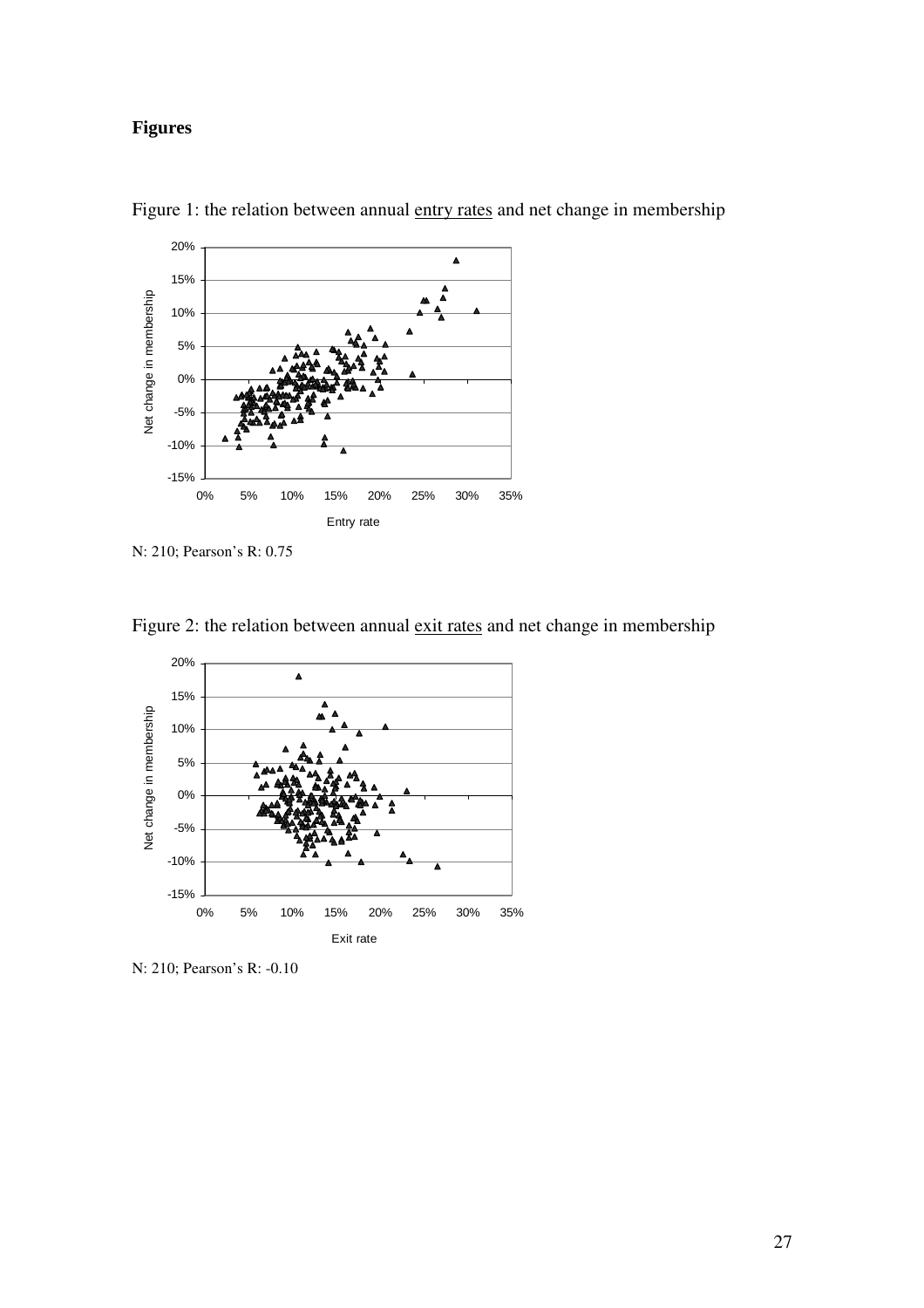# **Annexe**

Table A.1: Descriptive statistics of variables, measures and data sources

| Variable                                                                                  | Mean     | Std. dev. | <i>Source</i>                                                     |
|-------------------------------------------------------------------------------------------|----------|-----------|-------------------------------------------------------------------|
| Membership in union locals                                                                | 2856     | 1650      | Register data, Unia and vpod                                      |
| Annual entry of new members into union locals                                             | 334.2    | 238.6     | Register data, Unia and vpod                                      |
| Annual exit of members from union locals                                                  | 354.1    | 215.9     | Register data, Unia and vpod                                      |
| Annual change in employment in locals'<br>organizational area                             | 0.003    | 0.085     | <b>Swiss Labour Force Survey</b>                                  |
| Annual change in unemployment in locals'<br>organizational area (in percentage points)    | $-0.001$ | 0.023     | <b>Swiss Labour Force Survey</b>                                  |
| Absolute level of unemployment in locals'<br>organizational area                          | 0.035    | 0.024     | <b>Swiss Labour Force Survey</b>                                  |
| Union density in locals' organizational area<br>(membership / employment in locals' area) | 0.118    | 0.117     | Register data, Unia and vpod,<br><b>Swiss Labour Force Survey</b> |
| Average job tenure in years in locals'<br>organizational area                             | 9.847    | 1.334     | <b>Swiss Labour Force Survey</b>                                  |
| Share of women in locals' organizational area                                             | 0.350    | 0.221     | <b>Swiss Labour Force Survey</b>                                  |
| Share of foreigners in locals' organizational area                                        | 0.281    | 0.114     | <b>Swiss Labour Force Survey</b>                                  |

N: 210 union locals